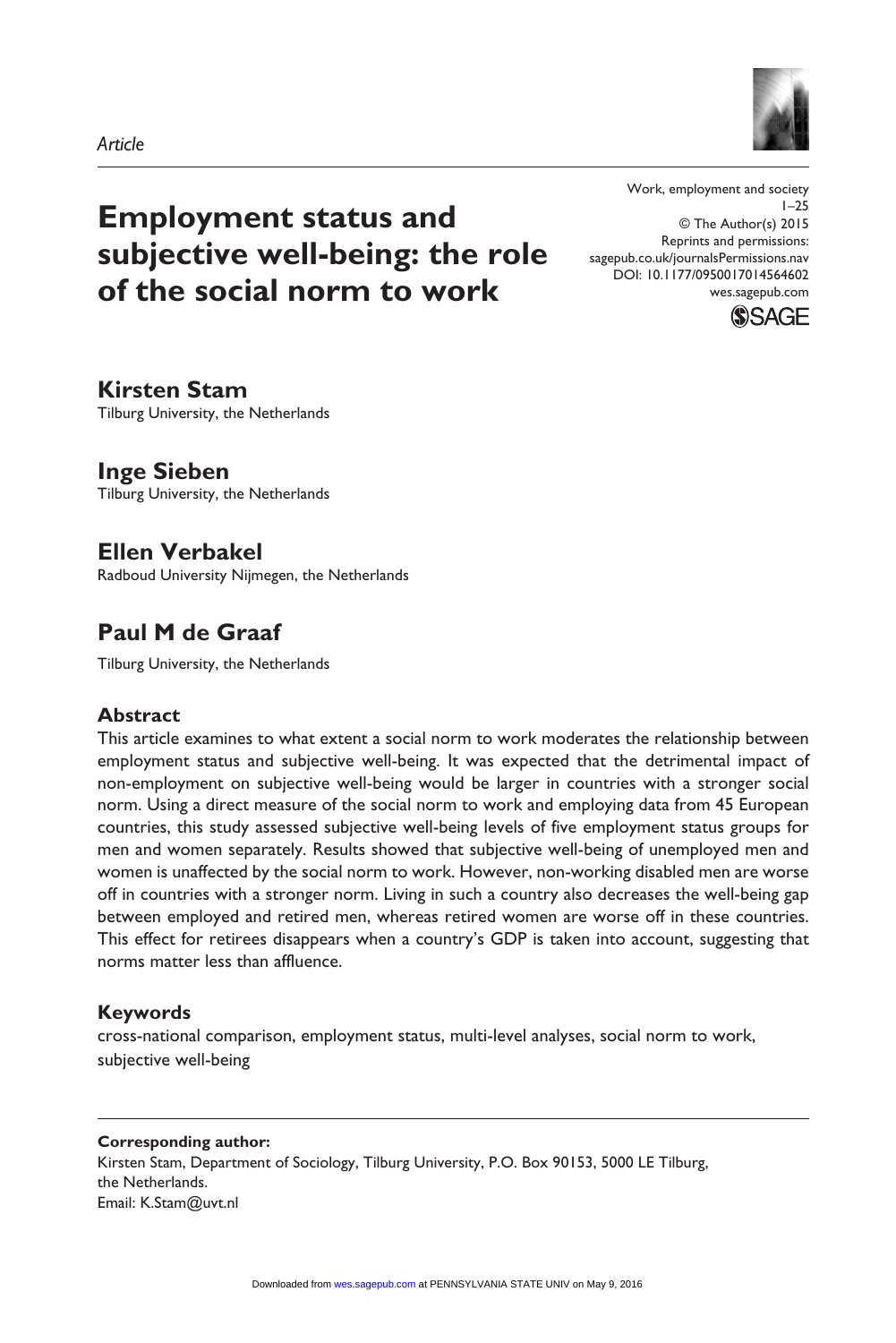## **Introduction**

A vast body of research shows that unemployment is detrimental to well-being (e.g. Jahoda, 1982; Kassenboehmer and Haisken-DeNew, 2009; Shields and Price, 2005) and that it has an enduring effect even after re-employment (e.g. Clark et al., 2001; Oesch and Lipps, 2012; Winkelmann and Winkelmann, 1998). The relationship between employment status and subjective well-being<sup>1</sup> is primarily explained by differences in individual resources. However, norms in society about how individuals *should* behave with regard to employment may also be an important factor. In societies with a strong social norm to work, non-working groups may experience lower levels of social approval and acceptance than the employed, which may lower their wellbeing. This study examines to what extent a *social norm to work* moderates the relationship between employment status and subjective well-being (defined as life satisfaction), using cross-national survey data.

Social norms are expected to moderate the relation between employment status and subjective well-being through two mechanisms. The first is known as the 'stigmatization hypothesis' (Kalmijn and Uunk, 2007). Individuals who deviate from existing social norms experience informal social sanctions (e.g. social exclusion, gossiping, etc.) from others, which create feelings of shame and inferiority and consequently reduce wellbeing. Complying with a social norm, conversely, leads to approval and acceptance from others and thus to higher well-being. The second mechanism argues that social norms are an important factor in shaping predispositions (e.g. preferences) through internalization of these norms (Etzioni, 2000). Not complying with internalized norms generates guilt and self-sanctioning (McAdams, 1997), which is expected to decrease well-being. In contrast, compliance will lead to intrinsic affirmation (Etzioni, 2000). Both mechanisms predict that non-working individuals will have lower subjective well-being than employed individuals, because they experience internal or external sanctions for not complying with the social norm to work.

Considering the arguments above, it is expected that non-working individuals suffer from more sanctions in countries that hold a *strong* social norm compared to their counterparts who live in *weak*-norm countries. As a result, the gaps in well-being between working and non-working individuals (e.g. the unemployed, retirees, homemakers and the disabled) are expected to be larger if the social norm to work is stronger.

So far, research on this topic is scarce. The few studies that are available use indirect measures of social norms, such as unemployment rates (Clark, 2003; Clark et al., 2008; Oesch and Lipps, 2012) or referendum data on unemployment benefit reduction (Stutzer and Lalive, 2004). In this study, the social norm to work is measured directly by countries' work ethic, which is defined as the conviction that one *should* work. Work ethic therefore refers to the moral embeddedness of work and is substantively different from personal motives or preferences about work (De Witte, 2000; Niles, 1999). Earlier research shows that countries' work ethic varies significantly across European countries (Stam et al., 2013).

Alongside indirect measures, all previous studies are limited to comparisons of regions within one or two countries; in contrast, this study will conduct a country-comparative analysis by using data on 45 European countries. Since variation in social norms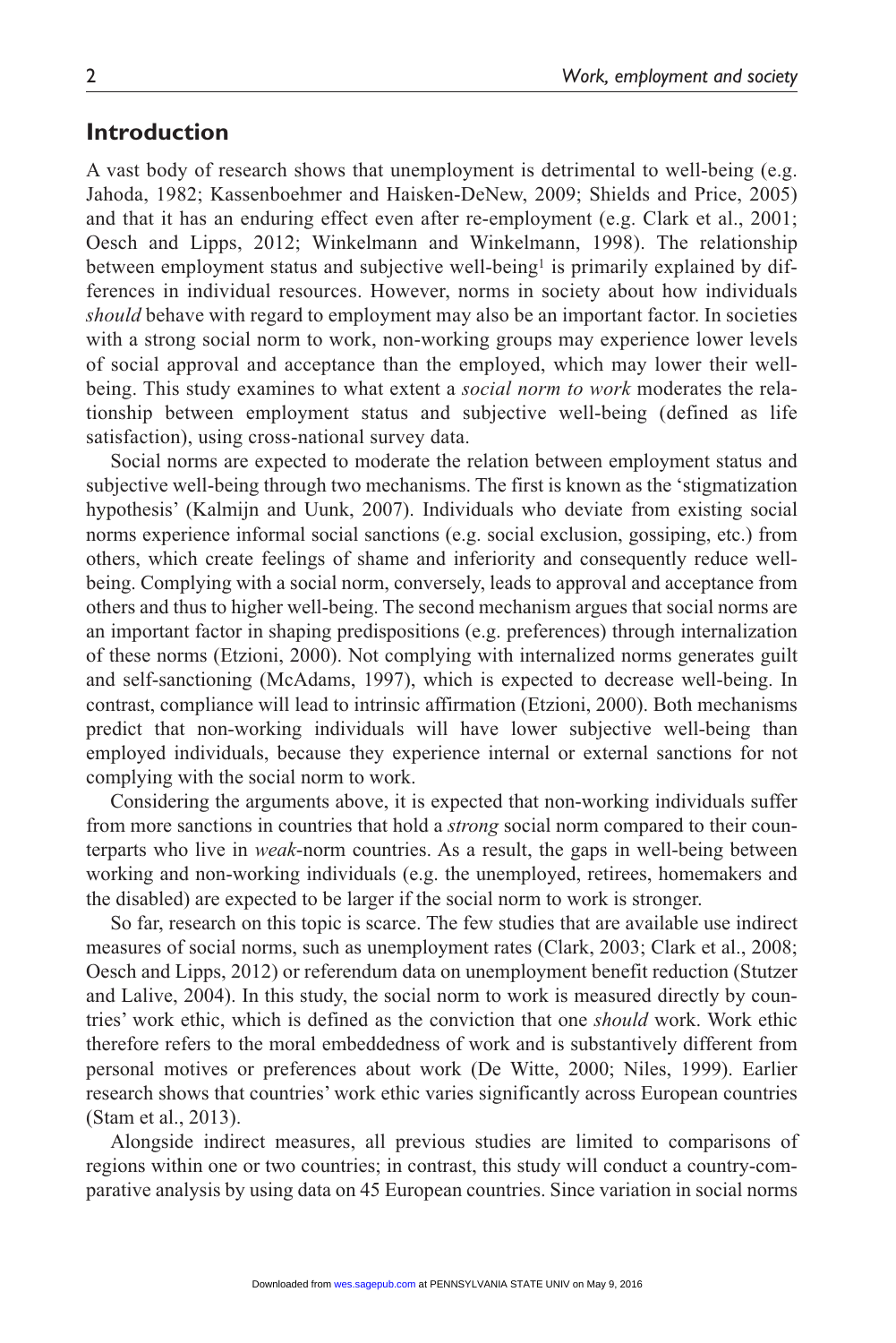can be expected to be larger between countries than between regions within a country, this research design is more appropriate to study the moderating role of the social norm to work.

Another important contribution is that this study distinguishes among *five* employment statuses: employed, unemployed, non-working disabled, retired and (for women only) homemakers. Previous research mainly focuses on the employed and unemployed (Fryer and Payne, 1984). However, considering other employment statuses as well will increase insights into the way that social norms operate and it allows for a more extensive test of the social norm hypothesis. In addition, this research will conduct separate analyses for both men and women, because it is expected that their well-being is affected differently by their employment status. The traditional assumption is that unemployment affects women to a lesser extent than men (Ervasti and Venetoklis, 2010), for instance because women have lower work commitment (Hakim, 1991). Furthermore, normative pressures with regard to work are expected to be smaller for women than for men, because in many (Western) societies the breadwinner role is more strongly assigned to men (Kassenboehmer and Haisken-DeNew, 2009).

# **Theory**

## *The relationship between employment status and well-being*

In the literature, there is a broad consensus about the deteriorating effect of unemployment on individual subjective well-being (Creed and Macintyre, 2001). Both longitudinal and cross-sectional research shows that unemployment leads to a substantial loss of subjective well-being, regardless of which definition of subjective well-being is used (Frijters et al., 2004; Jackson et al., 1983; Shields and Price, 2005). Furthermore, many studies show that the decline in well-being is to a large extent due to the event of becoming unemployed and not to reverse causality (Creed and Evans, 2002; Shields and Price, 2005).

Paid employment is argued to be important for individuals' well-being because it provides an income and fulfils various psychological needs (e.g. Jahoda, 1982; Nordenmark, 1999; Van der Meer, 2010). During unemployment, a person lacks both these pecuniary and non-pecuniary benefits (often referred to as manifest and latent benefits: e.g. Creed and Watson, 2003; Jahoda, 1982; Paul and Batinic, 2010), a lack which is argued to lead to lower subjective well-being.

The loss of, or drop in, *pecuniary* benefits (income) during unemployment is argued to be detrimental to well-being because it restricts unemployed individuals in looking forward and planning their future. Moreover, it leads to relative poverty, which is argued to be psychologically corrosive (Fryer, 1998), for instance because it makes it more difficult to participate in society and therefore increases the chance of being socially excluded (Van Echtelt, 2010). The lack of *non-pecuniary* benefits during unemployment leads to lower well-being because a number of psychological needs cannot be fulfilled (Jahoda, 1982). The literature distinguishes five non-pecuniary benefits: time structure; shared experiences and contacts outside the nuclear family; shared goals; personal status and identity; and enforced activity (Jahoda, 1981). Even though employment may not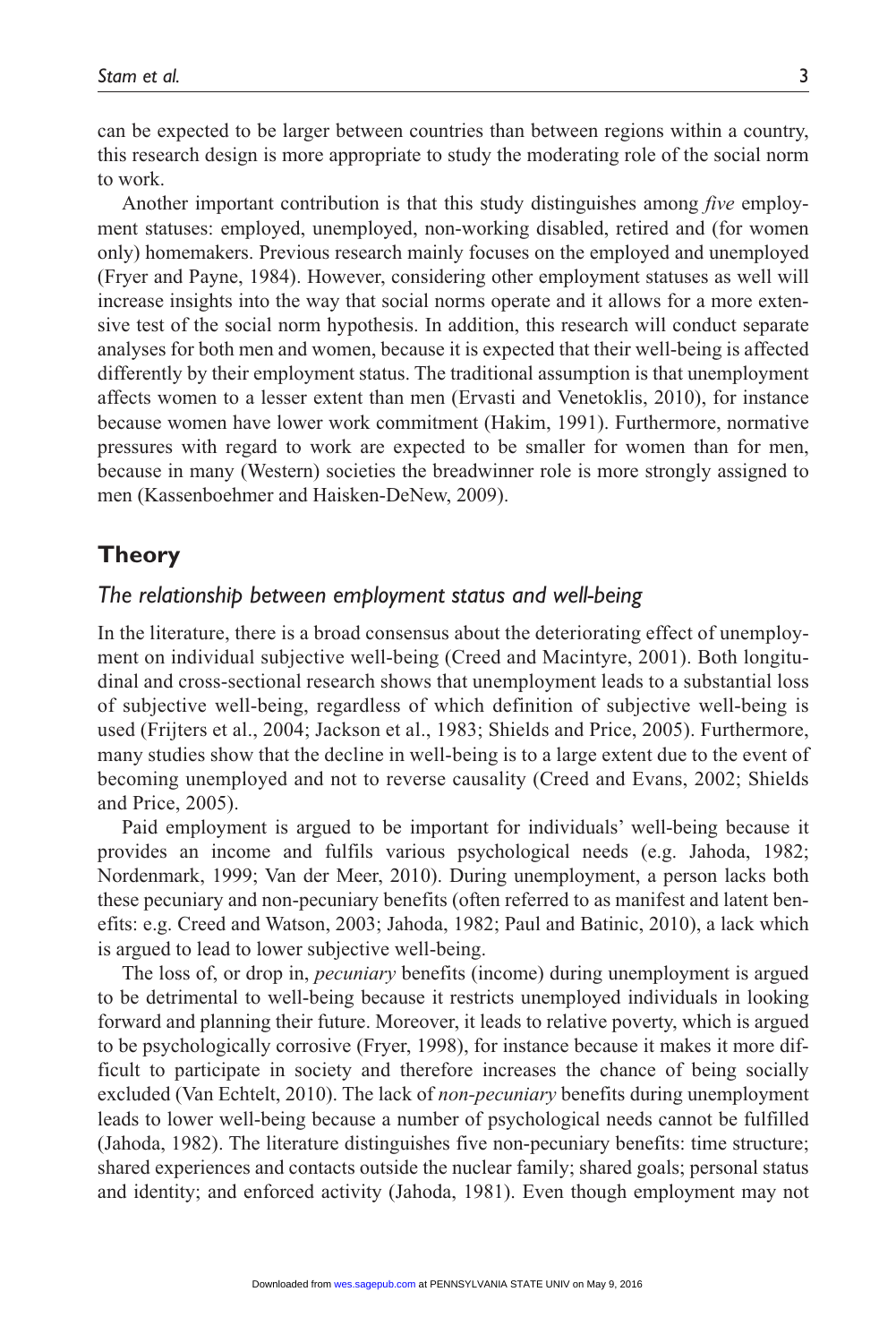always be agreeable – for instance because of high job insecurity (e.g. Burchell, 2011; De Witte, 1999) or because of working more or less hours than preferred (being over- or under-worked) e.g. Muffels and Headey (2013), which are all factors that negatively affect subjective well-being – it is argued by other authors that unpleasant ties to reality, such as too rigid time structures or low status, are preferable to none at all (Grün et al., 2010; Jahoda, 1981). Although paid employment is not the only institution that offers these non-pecuniary benefits, it is argued to be the dominant one and the only one that combines them with the necessity of earning a living (Jahoda, 1982).

These theoretical ideas about non-pecuniary benefits for the employed and unemployed can be extended to other employment statuses in order to predict the relative well-being levels of the non-working disabled, retirees and homemakers alongside those of the employed and unemployed. The predicted rank order is based on the extent to which the groups have opportunities to compensate for the lack of non-pecuniary benefits, which are usually provided for by paid work (the pecuniary benefits are empirically controlled for by relative household income). It is argued that the employed can obtain non-pecuniary benefits most easily compared to other groups (Paul and Batinic, 2010) and therefore they are expected to have the highest well-being, followed by the retired, the non-working disabled and the unemployed. For women, an extra group is distinguished, namely homemakers.2 They are expected to have the second highest well-being after the employed.

Homemakers can – compared to the other non-employed groups – most easily compensate for the loss or lack of non-pecuniary benefits within the family sphere. They have a clear and important role: taking care of a household and children (if any). This may be seen as a full-time job, including recurrent activities that have to be undertaken each day. These activities (e.g. grocery shopping) will likely bring them into contact with others outside the household and provide a certain time structure. Homemakers are however expected to rank lower than employed women, because several studies show that they are less well off in terms of mental health (for an overview, see Ferree, 1984).

Among the other non-working groups, retirees are expected to rank the highest on well-being. Retirement is a stable and predictable state, which makes planning ahead easier than it is for instance during unemployment (Strandh, 2000). Consequently, retirees may engage themselves in enduring and demanding activities, such as volunteering and taking care of family members or grandchildren (Van Ingen, 2009), which will also provide non-pecuniary benefits. In addition, society may believe that retirees have 'earned' their free time, which gives them status. Although previous literature shows that the transition from paid employment to retirement can in some cases be problematic (depending on the reason for retirement; see Hershey and Henkens, 2013), the abovementioned arguments predict that retirees have better opportunities to compensate for the loss of non-pecuniary benefits than the unemployed and the non-working disabled. Female retirees are expected to rank after homemakers because, although retirees may have earned their free time, their main role in society might also be played out (e.g. Adelmann, 1993), whereas homemakers may still play an important part in raising children and running a household.

The unemployed and the non-working disabled are expected to have the most difficulties compensating for the lack of non-pecuniary benefits through other activities. First,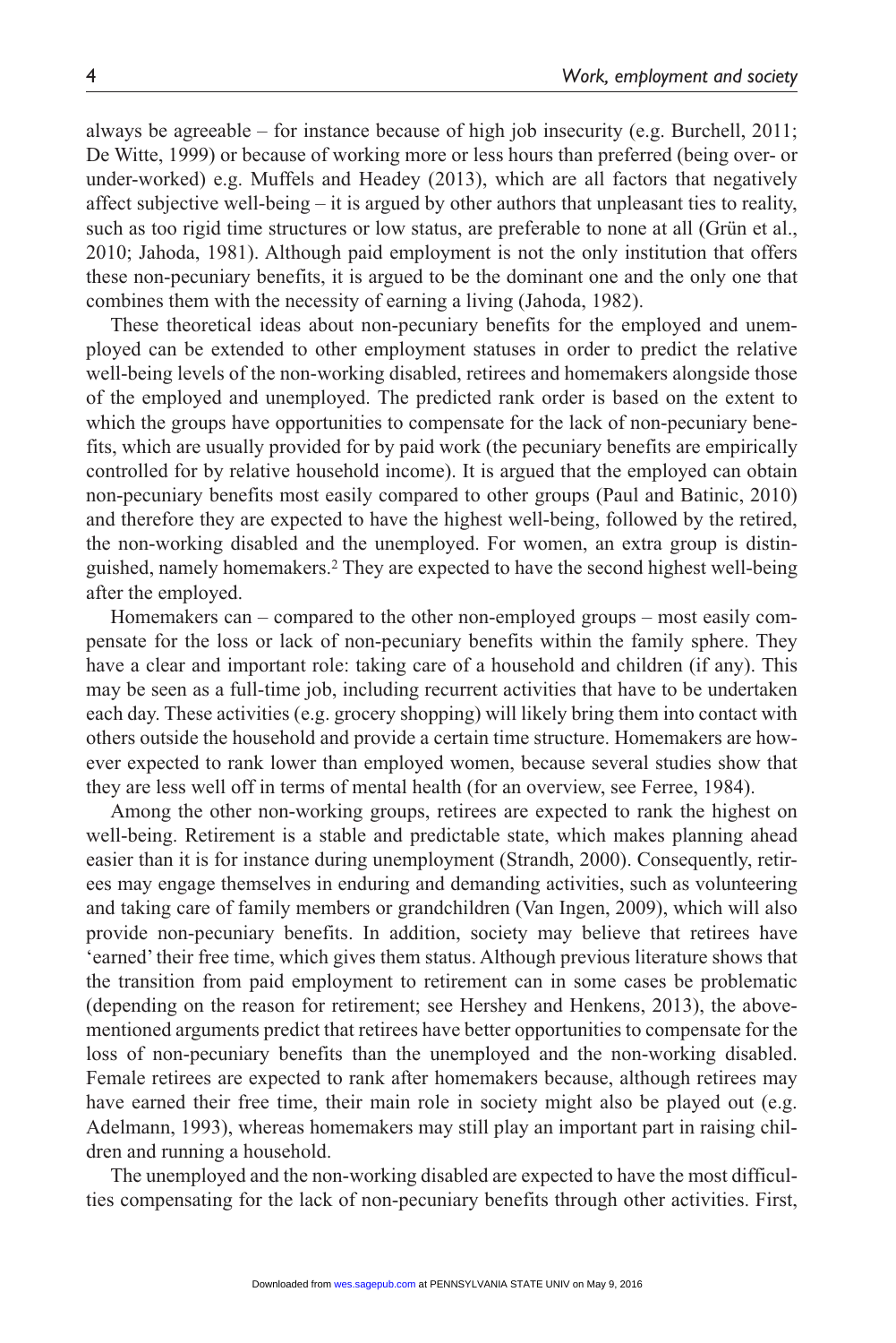unemployment is an uncertain and unpredictable state, which makes it more difficult to plan ahead and to engage in other activities. For many unemployed individuals, looking for a new job is the main daily activity, which in the first place may prevent them from having social contacts with others outside the nuclear family; and in the second place, instead of having a collective goal to strive for, they only have their personal goal of finding a job. In addition, their personal status and identity may also be very low; one's job is an important source for personal validation and achievement. The non-working disabled are likely to have problems compensating, mainly because of their bad physical and/or mental health status (cf. Van Echtelt, 2010). In the models, however, it is possible to control empirically for health, which is why the non-working disabled are expected to rank higher on well-being than the unemployed.

#### *The moderating role of a social norm to work*

The key focus of this study is to investigate to what extent the social norm to work moderates the impact of employment status on well-being. Social norms can be defined as 'informal social regularities that individuals feel obligated to follow because of an internalized sense of duty, because of a fear of non-legal sanctions, or both' (McAdams, 1997: 340). Not complying with a social norm is argued to have an impact in two ways: individuals sanction themselves because they do not comply with their internalized norms; and secondly, individuals experience external sanctioning, because they do not live up to the expectations of their social environment. The psychological consequence of internal sanctioning is feeling *guilty*, while external sanctioning generates *shame* (McAdams, 1997). These consequences are expected to lower individual subjective well-being, because they may lead to, for instance, lower self-esteem and feelings of inferiority. With regard to a social norm to work, this implies that individuals who do not have a paid job experience a higher degree of sanctioning, which leads to lower levels of well-being compared to employed individuals.

From a country-comparative perspective, it is expected that in strong-norm countries, the gaps in well-being between working and non-working groups are larger compared to weak-norm countries. In strong-norm countries, non-working individuals will probably experience greater sanctions for not complying than their counterparts in weak-norm countries. Although all non-employed groups deviate from the social norm to work, some groups can be expected to be sanctioned more than others (e.g. McFayden, 1995) and thus to suffer more in terms of well-being. For instance, research on attitudes regarding welfare expenditures suggests that not all needy groups in society are viewed as equally deserving,3 which may be related to differences in the degree of stigmatization these groups experience. The unemployed are often stigmatized as being irresponsible, lazy and dishonest; and they are blamed for how their lives turn out (Furåker and Blomsterberg, 2003; Maassen and De Goede, 1989). As a consequence, they may experience a higher degree of sanctioning than, for example, the non-working disabled who cannot be blamed for their situation. Van Oorschot (2006) finds that in European welfare states, the elderly are viewed as the most deserving, followed by sick and disabled individuals and finally the unemployed. Thus, it is expected that well-being gaps between employed and non-employed individuals are larger in strong-norm countries compared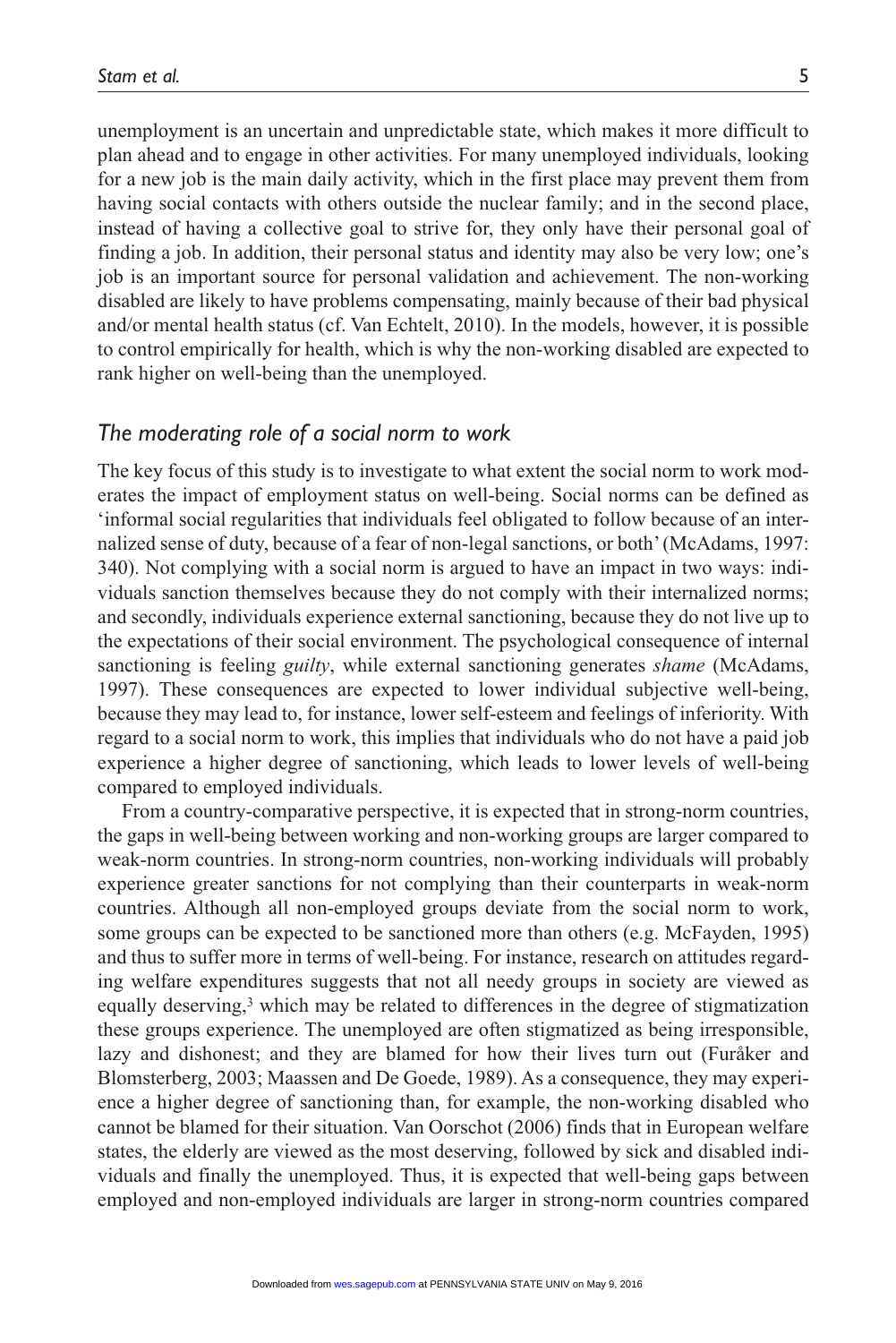to weak-norm countries and that groups that are more subject to stigmatization (i.e. the unemployed, the non-working disabled and retirees respectively) suffer most in terms of well-being when the social norm to work is stronger.

# **Data and measurement**

The fourth wave of the *European Values Study* (EVS, 2010) was used. In 47 countries, a random sample of approximately 1500 respondents per country aged 18 and older completed a standardized questionnaire on basic human values in face to face interviews. The analyses did not include Azerbaijan (data anomalies) and Kosovo (lack of macro-data). Only respondents aged between 25 and 80 were included in the sample, in order to exclude students who had not entered the labour market yet and to increase comparability across countries, since some countries only surveyed respondents up to the age of 80. After this selection and the exclusion of respondents who had missing values on well-being (0.79%), employment status (2.5%), or any of the covariates (4.6%) except income, the analytical sample consisted of 50,934 respondents in 45 countries.

#### *Main individual-level variables*

Subjective well-being was operationalized as general life satisfaction and measured by the following question: 'All things considered, how satisfied are you with your life as a whole these days?' The response categories of the 10-point scale were: dissatisfied (p. 1) to satisfied (p. 10). This question has often been used to measure subjective well-being (e.g. Frijters et al., 2004; Verbakel, 2012; Winkelmann and Winkelmann, 1998). According to Clark and Lelkes (2005) it has good psychometric properties and has been validated using physiological, statistical and behavioural techniques.4 Veenhoven (1984) argued that people use two sources of information in order to rate their lives: affective and cognitive. Their affective experience is used to assess how well they feel and thus how *happy* they are. Cognitive evaluations are used to compare their life with standards of how it *should* be; this leads to a certain level of *satisfaction with life*. The latter was preferred here, since the social norm to work also refers to a standard of how things *should* be. The average level of life satisfaction was approximately 7 for both genders (see Table 1).

Employment status was measured by self-reported statuses. The employed were respondents who worked full time, part time, or were self-employed. Furthermore, the unemployed, retired and non-working disabled were distinguished and, for women, also homemakers. Respondents who answered they were 'in military service', 'students' or 'other' as well as men who indicated being a homemaker were excluded from the analyses (2.5% for both genders).

## *Country-level social norm to work*

The social norm to work was measured by the aggregated individual work ethic, which is the averaged sum of at least three valid scores on five items:<sup>5</sup> 'To fully develop your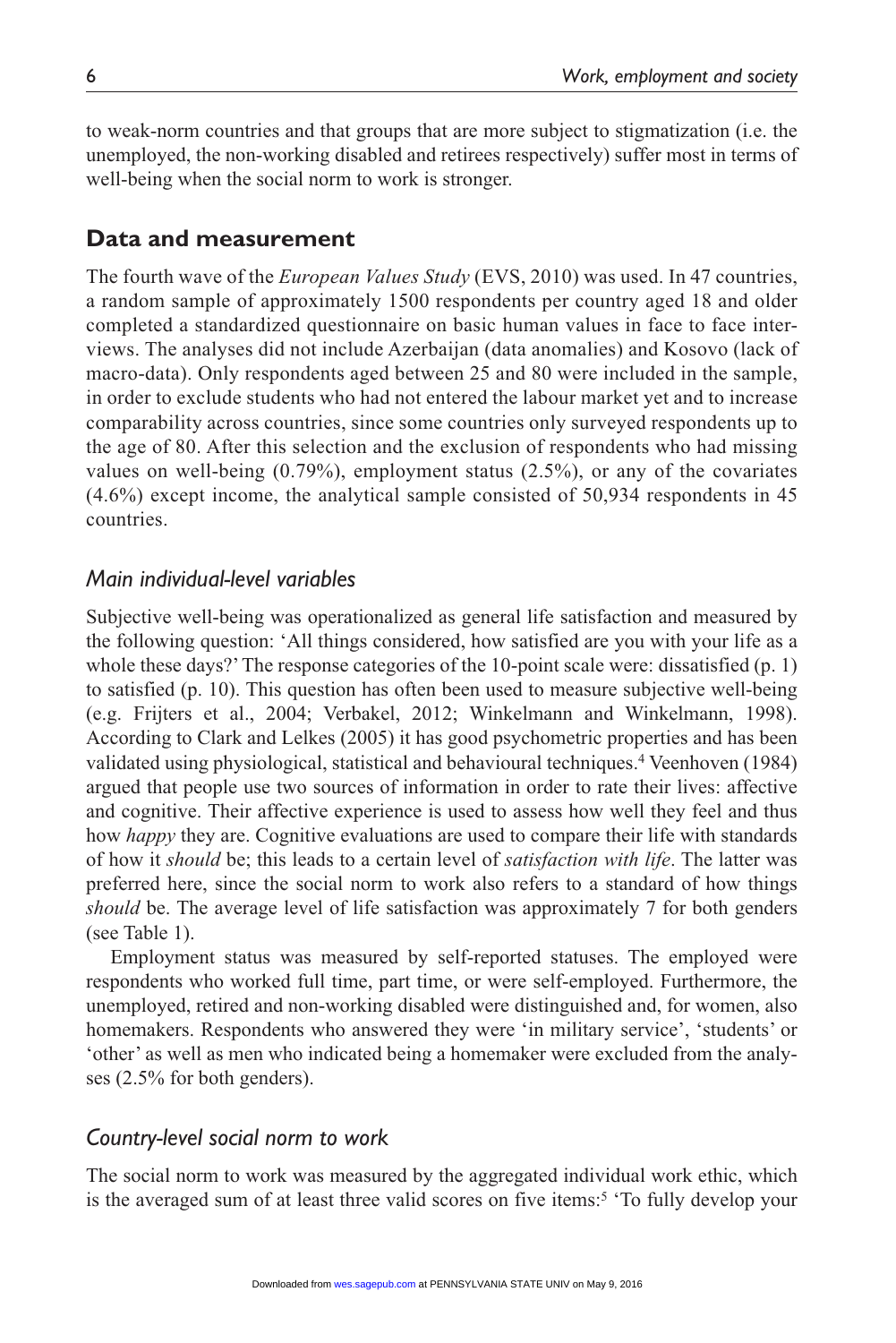|                                            | Minimum | Maximum | Males   |           | <b>Females</b> |           |
|--------------------------------------------|---------|---------|---------|-----------|----------------|-----------|
|                                            |         |         | Mean    | <b>SD</b> | Mean           | <b>SD</b> |
| Subjective well-being                      | ı       | 10      | 7.02    | 2.28      | 6.92           | 2.33      |
| <b>Employment status</b>                   |         |         |         |           |                |           |
| Employed                                   | 0       |         | 0.64    |           | 0.49           |           |
| Homemaker                                  | 0       |         | N.A.    |           | 0.17           |           |
| Retired                                    | 0       |         | 0.25    |           | 0.24           |           |
| Non-working<br>disabled                    | 0       |         | 0.02    |           | 0.02           |           |
| Unemployed                                 | 0       |         | 0.09    |           | 0.09           |           |
| Age                                        | 25      | 80      | 49.52   | 14.81     | 49.93          | 14.76     |
| Age squared                                | 625     | 6400    | 2671.79 | 1517.74   | 2711.02        | 1523.42   |
| Education                                  | 0       | 6       | 3.15    | 1.35      | 3.04           | 1.44      |
| Partnership status                         |         |         |         |           |                |           |
| Married                                    | 0       |         | 0.69    |           | 0.61           |           |
| Cohabiting                                 | 0       |         | 0.06    |           | 0.05           |           |
| Dating                                     | 0       |         | 0.05    |           | 0.04           |           |
| Single                                     | 0       |         | 0.11    |           | 0.08           |           |
| <b>Divorced</b>                            | 0       |         | 0.05    |           | 0.08           |           |
| Widowed                                    | 0       |         | 0.04    |           | 0.13           |           |
| Having child(ren)                          | 0       |         | 0.76    |           | 0.84           |           |
| Relative household<br>income (x1000 euros) | $-2.80$ | 13.55   | 0.07    | 1.05      | $-0.04$        | 0.94      |
| Health                                     |         | 5       | 3.73    | 0.93      | 3.57           | 0.97      |
| Religious                                  | 0       |         | 0.25    |           | 0.33           |           |
| Work ethic                                 |         | 5       | 3.71    | 0.75      | 3.63           | 0.77      |

**Table 1.** Descriptive statistics on individual characteristics.

*Source: European Values Study* (2010)

*Notes*: males: *N*= 22,440; females: *N*=28,494; in 45 countries.

talents, you need to have a job'; 'It is humiliating to receive money without having to work for it'; 'People who don't work turn lazy'; 'Work is a duty towards society'; and 'Work should always come first, even if it means less spare time.' A number of previous studies used this set of items as an indicator for work ethic (e.g. Roest et al., 2009; Stam et al., 2013, 2014; Van Oorschot, 2006; Wielers and Raven, 2013). The construction of these items is based on the latent deprivation model (De Witte, 2000), which was developed by Jahoda (1982) and consists of the five non-pecuniary benefits.

The theoretical rationale behind this scale is that a number of non-pecuniary benefits have to be obtained through paid employment, not through alternative sources. Central to all these items is the notion that work is a moral duty (De Witte, 2000). Respondents rated the items on a five-point scale. The average for each country was calculated and used as an indicator for the social norm to work, which runs from 1 (weak norm) to 5 (strong norm). Additional factor analyses showed that all items load on one factor with an eigenvalue of at least 1 in all countries (Cronbach's alpha ranges from 0.58 to 0.79).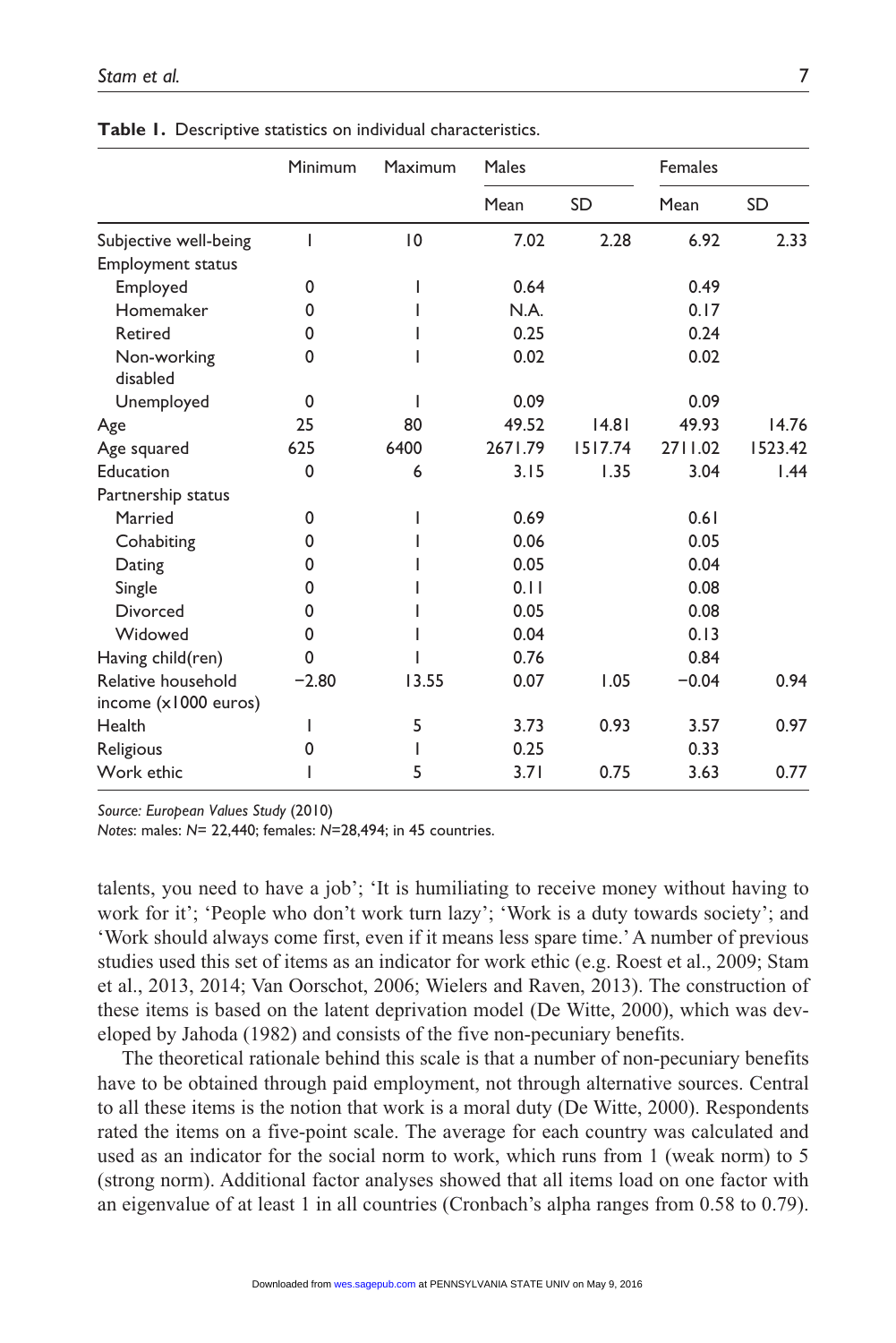There was substantial variation in countries' work ethic; Iceland scored lowest with 2.81 and Turkey scored highest with 4.24 (see Table 2).

#### *Control variables*

The control variables are: age and age squared; education: the first digit of ISCED, the International Standard Classification of Education, pre-primary or no education (0) to second stage tertiary education (6); current partnership status (married or registered partnership, cohabiting, dating, being single, divorced and widowed, cf. Verbakel, 2012); and having child(ren) – no children  $(0)$  and at least one child  $(1)$ . Furthermore, relative household income<sup>6</sup> was measured by the monthly household income in euros per month (corrected for purchasing power parity) minus the average monthly household income of the country of residence. Missing cases (17%) were imputed by the country mean and controlled for by a dummy variable. Other control variables are: health – self-reported state of health, 1 (very poor) to 5 (very good); and religiousness – attend church at least once a month (1) or less (0). Finally, controls are added for the individual's work ethic, in order to rule out effects of the social norm being an artefact of varying population compositions between countries.

To pose a more stringent test of the effect of the social norm to work, robustness checks were performed by controlling for countries' unemployment rate and GDP. Previous studies used unemployment rates as an indicator for the social norm to work, arguing that higher unemployment rates indicate a weaker social norm to work. However, the two appear to be positively correlated ( $r = 0.22$ ;  $p = 0.000$ ). This implies, first, that unemployment rates are not a good proxy for the social norm to work and, second, that unemployment rates may affect the moderating effect of the social norm to work. Unemployment rate was measured by the five-year (2004–8) average of the percentage of unemployed in the labour force per country.

Previous studies showed that GDP is negatively related to countries' work ethic (e.g. Stam et al., 2013; the present study:  $r = -0.48$ ;  $p = 0.000$ ). Because economic affluence may reduce well-being gaps between employment statuses, neglecting GDP could result in overestimating the moderating effect of the social norm: part of its effect may actually be due to the moderating effect of GDP. GDP (per capita at current prices and purchase power parity) in US dollars was measured by a five-year average (2004–8). Unemployment rates and GDP were retrieved from the UNECE statistical database (2013a, 2013b).

#### *Models*

Multilevel regression models were used to analyse the data. These models take into account the nested structure of the data (here: individuals nested in countries) and allow for variance decomposition at the country and individual level. Scores on linear individual and country-level variables are standardized: coefficients refer to the *average* individual in the *average* country. Model 1 includes the uncorrected effects of employment status on well-being. Model 2 adds the individual-level control variables and Model 3 the interaction effects between employment status and the social norm to work on both the individual and the country level. The final two models are robustness checks that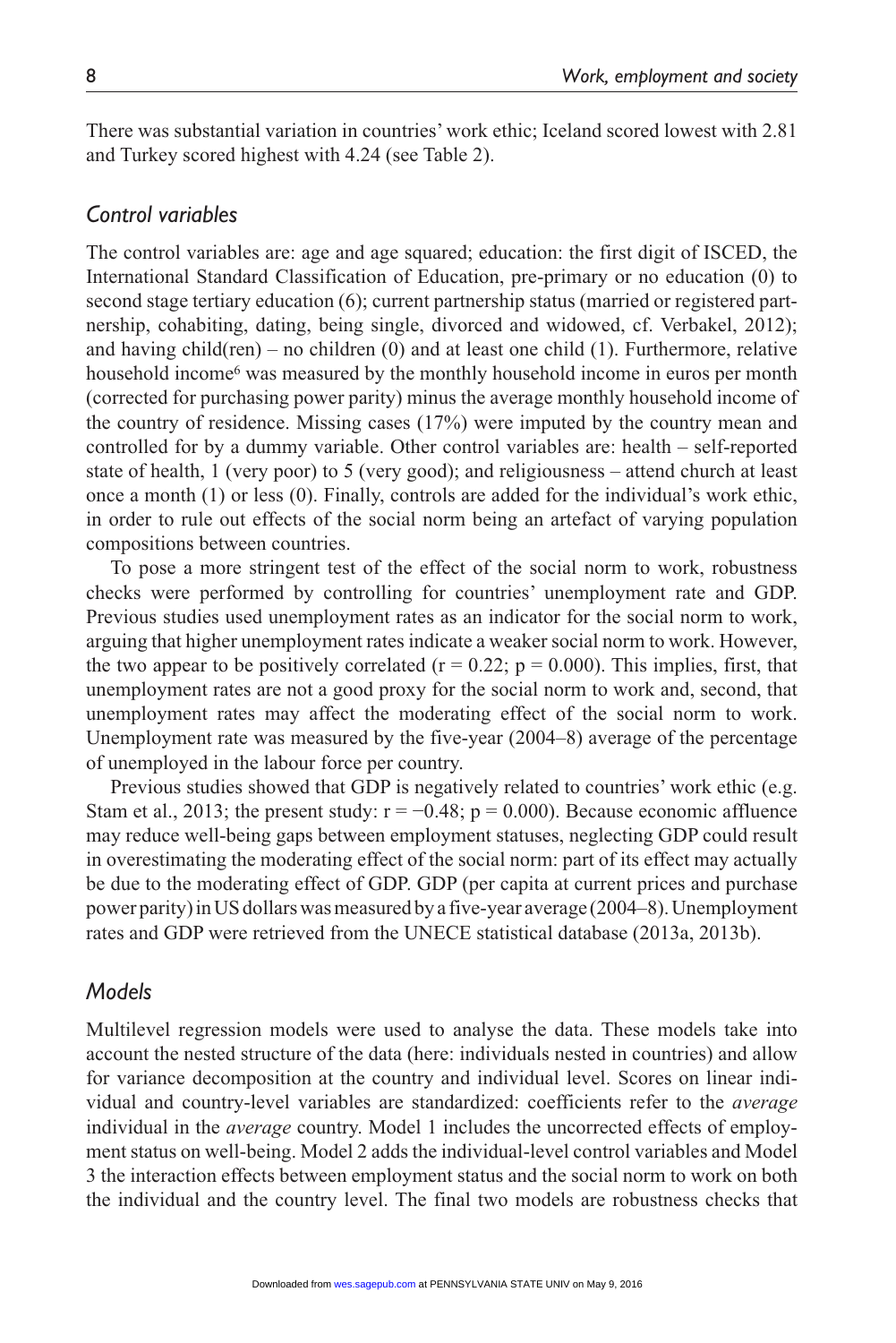| Country              | Social norm<br>to work (a) | Unemploy-<br>ment (%) (b) | GDP per capita<br>PPP in USD<br>(x1000) (c) | N respon-<br>dents |
|----------------------|----------------------------|---------------------------|---------------------------------------------|--------------------|
| Iceland              | 2.81                       | 2.78                      | 36.25                                       | 661                |
| <b>Netherlands</b>   | 3.13                       | 4.30                      | 38.02                                       | 1,331              |
| Finland              | 3.25                       | 7.64                      | 33.60                                       | 951                |
| Northern Ireland     | 3.26                       | 5.16                      | 34.35                                       | 383                |
| Sweden               | 3.29                       | 6.90                      | 35.81                                       | 808                |
| <b>Great Britain</b> | 3.30                       | 5.16                      | 34.35                                       | 1.205              |
| Belgium              | 3.31                       | 7.94                      | 34.08                                       | 1,270              |
| Croatia              | 3.44                       | 11.00                     | 17.11                                       | 1,118              |
| Switzerland          | 3.44                       | 4.02                      | 40.93                                       | 1,066              |
| France               | 3.47                       | 8.80                      | 31.30                                       | 1,269              |
| Ireland              | 3.48                       | 4.90                      | 41.08                                       | 762                |
| Latvia               | 3.49                       | 8.52                      | 15.42                                       | 1,217              |
| Denmark              | 3.51                       | 4.28                      | 35.83                                       | 1,265              |
| Malta                | 3.52                       | 6.78                      | 22.95                                       | 1,281              |
| Poland               | 3.52                       | 13.52                     | 15.34                                       | 1,143              |
| Lithuania            | 3.55                       | 6.72                      | 16.92                                       | 1,168              |
| Spain                | 3.56                       | 9.64                      | 29.83                                       | 1,206              |
| <b>Bosnia</b>        | 3.58                       | 27.83                     | 6.33                                        | 1,118              |
| Estonia              | 3.58                       | 6.72                      | 18.82                                       | 1,273              |
| Russia               | 3.58                       | 6.92                      | 13.36                                       | 1,136              |
| Norway               | 3.59                       | 3.44                      | 52.25                                       | 925                |
| Czech Republic       | 3.64                       | 6.60                      | 23.20                                       | 1,374              |
| <b>Belarus</b>       | 3.65                       | 1.26                      | 9.81                                        | 1,145              |
| Luxembourg           | 3.65                       | 4.66                      | 76.07                                       | 1,100              |
| Serbia               | 3.69                       | 18.38                     | 9.44                                        | 1,203              |
| Slovenia             | 3.69                       | 5.62                      | 25.50                                       | 1,090              |
| Montenegro           | 3.71                       | 24.76                     | 10.37                                       | 1,168              |
| <b>Ukraine</b>       | 3.72                       | 7.08                      | 6.29                                        | 1,213              |
| Germany              | 3.73                       | 9.66                      | 33.41                                       | 1,760              |
| Italy                | 3.73                       | 7.06                      | 30.33                                       | 1,119              |
| Austria              | 3.74                       | 4.62                      | 36.20                                       | 1,200              |
| Greece               | 3.81                       | 9.06                      | 26.52                                       | 1,268              |
| Slovakia             | 3.83                       | 13.82                     | 18.67                                       | 1,273              |
| Macedonia            | 3.86                       | 35.84                     | 8.79                                        | 1,151              |
| Northern Cyprus      | 3.86                       | 4.56                      | 12.68                                       | 331                |
| Armenia              | 3.88                       | 7.72                      | 4.81                                        | 1,111              |
| Hungary              | 3.89                       | 7.20                      | 18.17                                       | 1,189              |
| Moldova              | 3.89                       | 6.38                      | 2.55                                        | 1,187              |
| Romania              | 3.89                       | 6.94                      | 11.42                                       | 1,113              |
| Portugal             | 3.90                       | 8.42                      | 22.67                                       | 1,298              |
| Georgia              | 3.93                       | 13.96                     | 4.09                                        | 1,228              |

**Table 2.** Descriptive results for country characteristics (ordered on social norm to work).

 *(Continued)*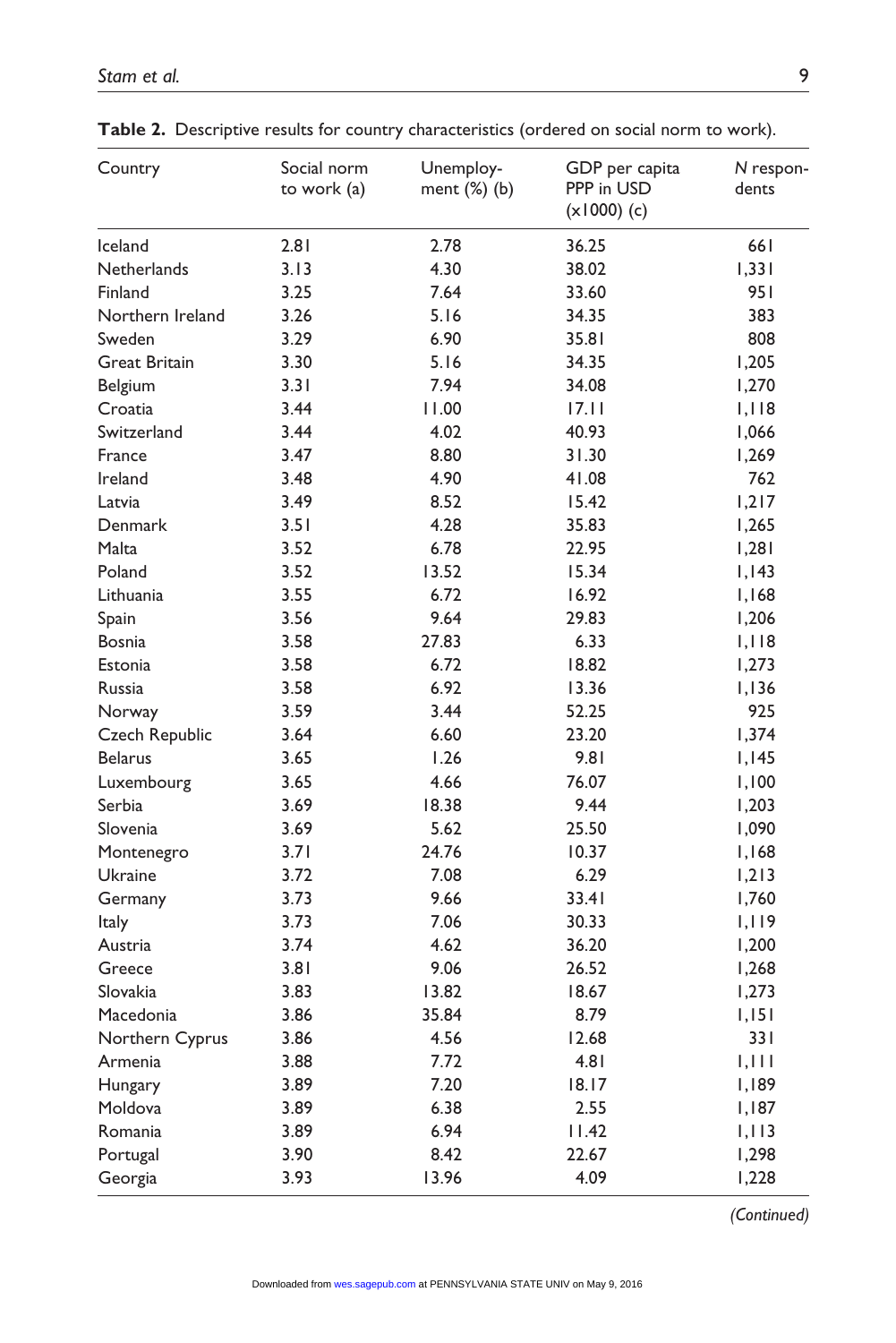| Country   | Social norm<br>to work (a) | Unemploy-<br>ment (%) (b) | GDP per capita<br>PPP in USD<br>$(x 000)$ (c) | N respon-<br>dents |
|-----------|----------------------------|---------------------------|-----------------------------------------------|--------------------|
| Albania   | 3.95                       | 13.50                     | 6.59                                          | 1,084              |
| Cyprus    | 4.04                       | 4.56                      | 27.25                                         | 840                |
| Bulgaria  | 4.11                       | 8.74                      | 11.22                                         | 1,194              |
| Turkey    | 4.24                       | 9.08                      | 12.68                                         | 1,789              |
| Mean      | 3.66                       | 8.94                      | 23.39                                         |                    |
| <b>SD</b> | 0.26                       | 6.56                      | 14.70                                         |                    |
| Minimum   | 2.81                       | 1.26                      | 4.09                                          |                    |
| Maximum   | 4.24                       | 35.84                     | 76.07                                         |                    |

#### **Table 2.** (Continued)

*Source: European Values Study* (2010)

*Notes*: *N*=45 countries.

(a): Measured on a scale from 1 to 5: higher scores imply a stronger social norm to work.

(b): Five-year average for the period 2004–8, in percentages of the labour force (UNECE Statistical database, 2013b).

(c): Five-year average for the period 2004–8 (UNECE Statistical database, 2013a).

include countries' unemployment rates and GDP and their interactions with employment status. Random slopes are included for all employment statuses, allowing the effects of employment status on well-being to vary between countries, except for the non-working disabled (samples were too small).

# **Results**

Model 1 in Table 3 shows that for men, the employed, as expected, have the highest wellbeing, followed by the retired, unemployed and non-working disabled. For instance, the well-being of non-working disabled men is 1.54 points lower on a 10-point scale, compared to employed men. For women (Table 4), the employed and homemakers score highest on well-being, followed by the retired, unemployed and non-working disabled.<sup>7</sup> Furthermore, unemployment is more detrimental for men: the well-being of the unemployed compared to the employed is 1.24 points (on a scale of one to 10) lower for men, compared to 0.91 for women.

In Model 2, the individual-level controls are added, which changes the ranking of employment statuses' effects on well-being. This is mainly the result of controlling for health. Male retirees now have the highest well-being (0.15 points higher than the employed), followed by the employed, non-working disabled and unemployed. For women, homemakers, retirees and the employed have the highest well-being followed by the non-working disabled and unemployed. Again, unemployment is more detrimental for men than for women (-0.74 vs -0.58 points), compared to being employed; however the difference has become smaller. Retirement, on the other hand, is clearly more beneficial for men.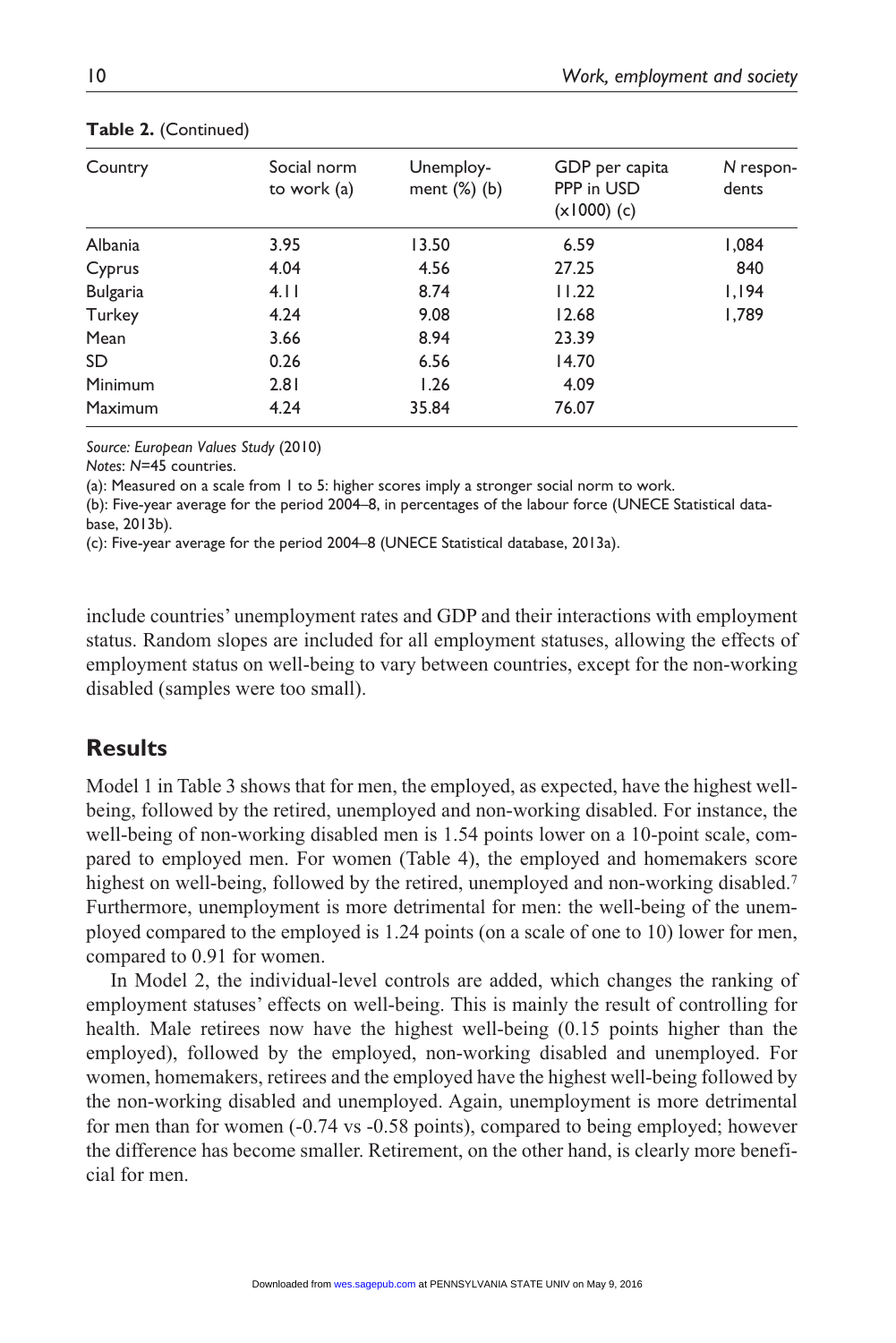| Table 3. Multilevel regression analysis on subjective well-being of men. |                                  |   |                           |                                                                                                                                                                                                                                                                                                                                    |   |                                                                                      |                                                                                                                                                                                                                                                                                                     |    |                         |                                  |   |                         |                                                                                                                                                                                                                                                                                     |   |                         |
|--------------------------------------------------------------------------|----------------------------------|---|---------------------------|------------------------------------------------------------------------------------------------------------------------------------------------------------------------------------------------------------------------------------------------------------------------------------------------------------------------------------|---|--------------------------------------------------------------------------------------|-----------------------------------------------------------------------------------------------------------------------------------------------------------------------------------------------------------------------------------------------------------------------------------------------------|----|-------------------------|----------------------------------|---|-------------------------|-------------------------------------------------------------------------------------------------------------------------------------------------------------------------------------------------------------------------------------------------------------------------------------|---|-------------------------|
| Males                                                                    | Model                            |   |                           | Model 2                                                                                                                                                                                                                                                                                                                            |   |                                                                                      | Model 3                                                                                                                                                                                                                                                                                             |    |                         | Model 4                          |   |                         | Model 5                                                                                                                                                                                                                                                                             |   |                         |
|                                                                          | م                                |   | 9S                        | م                                                                                                                                                                                                                                                                                                                                  |   | Se                                                                                   | م                                                                                                                                                                                                                                                                                                   |    | ပ္တ                     | م                                |   | ပ္တ                     | م                                                                                                                                                                                                                                                                                   |   | ပ္တ                     |
| Individual level                                                         |                                  |   |                           |                                                                                                                                                                                                                                                                                                                                    |   |                                                                                      |                                                                                                                                                                                                                                                                                                     |    |                         |                                  |   |                         |                                                                                                                                                                                                                                                                                     |   |                         |
| Employed (ref.)<br>Retired                                               |                                  | 菜 |                           |                                                                                                                                                                                                                                                                                                                                    | ∗ |                                                                                      |                                                                                                                                                                                                                                                                                                     | ∗  |                         |                                  |   |                         |                                                                                                                                                                                                                                                                                     |   |                         |
|                                                                          | $-0.302$<br>$-1.536$<br>$-1.237$ | 粪 | $0.077$<br>0.101<br>0.114 |                                                                                                                                                                                                                                                                                                                                    | 菜 | 0.068<br>0.098<br>0.096                                                              |                                                                                                                                                                                                                                                                                                     | ¥, | 0.064<br>0.104<br>0.098 |                                  | ≸ | 0.066<br>0.102<br>0.095 | $-0.159$<br>$-0.359$<br>$-0.799$                                                                                                                                                                                                                                                    |   | 0.062<br>0.104<br>0.094 |
| Non-working disabled<br>Unemployed                                       |                                  | 菜 |                           | $0.153$<br>$-0.329$<br>$-0.739$                                                                                                                                                                                                                                                                                                    | 菜 |                                                                                      | $-0.144$<br>$-0.356$<br>$-0.733$                                                                                                                                                                                                                                                                    | 菜  |                         | $-0.150$<br>$-0.416$<br>$-0.770$ | 菜 |                         |                                                                                                                                                                                                                                                                                     | 菜 |                         |
| Controls                                                                 |                                  |   |                           |                                                                                                                                                                                                                                                                                                                                    |   |                                                                                      |                                                                                                                                                                                                                                                                                                     |    |                         |                                  |   |                         |                                                                                                                                                                                                                                                                                     |   |                         |
| Age                                                                      |                                  |   |                           |                                                                                                                                                                                                                                                                                                                                    | 菜 |                                                                                      |                                                                                                                                                                                                                                                                                                     | 菜  |                         |                                  | 菜 |                         |                                                                                                                                                                                                                                                                                     | 菜 |                         |
|                                                                          |                                  |   |                           |                                                                                                                                                                                                                                                                                                                                    | 菜 |                                                                                      |                                                                                                                                                                                                                                                                                                     | 菜  |                         |                                  | 菜 |                         |                                                                                                                                                                                                                                                                                     | 菜 |                         |
| Age squared<br>Education                                                 |                                  |   |                           | $-0.345$<br>0.417<br>0.076                                                                                                                                                                                                                                                                                                         | 菜 | 0.108<br>0.112<br>0.015                                                              | $-0.304$<br>0.359<br>0.084                                                                                                                                                                                                                                                                          | 菜  | 0.108<br>0.113<br>0.015 | -0.336<br>0.406<br>0.074         | 菜 | 0.108<br>0.112<br>0.015 | -0.296<br>0.347<br>0.085                                                                                                                                                                                                                                                            | 菜 | 0.108<br>0.112<br>0.015 |
|                                                                          |                                  |   |                           |                                                                                                                                                                                                                                                                                                                                    |   |                                                                                      |                                                                                                                                                                                                                                                                                                     |    |                         |                                  |   |                         |                                                                                                                                                                                                                                                                                     |   |                         |
| Married (ref.)<br>Cohabiting                                             |                                  |   |                           |                                                                                                                                                                                                                                                                                                                                    |   |                                                                                      |                                                                                                                                                                                                                                                                                                     |    |                         |                                  |   |                         |                                                                                                                                                                                                                                                                                     |   |                         |
|                                                                          |                                  |   |                           |                                                                                                                                                                                                                                                                                                                                    |   |                                                                                      |                                                                                                                                                                                                                                                                                                     | ⋇  |                         |                                  | ∗ |                         |                                                                                                                                                                                                                                                                                     |   |                         |
|                                                                          |                                  |   |                           |                                                                                                                                                                                                                                                                                                                                    | 菜 |                                                                                      |                                                                                                                                                                                                                                                                                                     | 菜  |                         |                                  | 菜 |                         |                                                                                                                                                                                                                                                                                     | 菜 |                         |
|                                                                          |                                  |   |                           | $\begin{array}{r} -0.093 \\ -0.150 \\ -0.448 \\ -0.690 \\ -0.690 \\ -0.095 \\ -0.030 \\ -0.000 \\ -0.000 \\ -0.000 \\ -0.000 \\ -0.000 \\ -0.000 \\ -0.000 \\ -0.000 \\ -0.000 \\ -0.000 \\ -0.000 \\ -0.000 \\ -0.000 \\ -0.000 \\ -0.000 \\ -0.000 \\ -0.000 \\ -0.000 \\ -0.000 \\ -0.000 \\ -0.000 \\ -0.000 \\ -0.000 \\ -0.$ | 菜 | $0.061$<br>$0.072$<br>$0.064$<br>$0.064$<br>$0.074$<br>$0.014$<br>$0.014$<br>$0.034$ | $\begin{array}{r} 67.67 \\ 0.744 \\ 0.674 \\ 0.674 \\ 0.674 \\ 0.674 \\ 0.674 \\ 0.674 \\ 0.674 \\ 0.674 \\ 0.674 \\ 0.674 \\ 0.674 \\ 0.674 \\ 0.674 \\ 0.674 \\ 0.674 \\ 0.674 \\ 0.674 \\ 0.674 \\ 0.674 \\ 0.674 \\ 0.674 \\ 0.674 \\ 0.674 \\ 0.674 \\ 0.674 \\ 0.674 \\ 0.674 \\ 0.674 \\ 0.$ | 粢  |                         |                                  | 菜 |                         | $78$<br>$9$ $-9$ $-9$<br>$-9$ $-9$ $-9$<br>$-9$ $-9$ $-9$<br>$-9$ $-9$ $-9$<br>$-9$ $-9$ $-9$<br>$-9$ $-9$<br>$-9$<br>$-9$<br>$-9$<br>$-9$<br>$-9$<br>$-9$<br>$-9$<br>$-9$<br>$-9$<br>$-9$<br>$-9$<br>$-9$<br>$-9$<br>$-9$<br>$-9$<br>$-9$<br>$-9$<br>$-9$<br>$-9$<br>$-9$<br>$-18$ | 菜 |                         |
| Dating<br>Single<br>Divorced<br>Divorced<br>Widowed<br>Having child(ren) |                                  |   |                           |                                                                                                                                                                                                                                                                                                                                    | 菜 |                                                                                      |                                                                                                                                                                                                                                                                                                     | 蒅  |                         |                                  | 菜 |                         |                                                                                                                                                                                                                                                                                     | 菜 |                         |
|                                                                          |                                  |   |                           |                                                                                                                                                                                                                                                                                                                                    | ₩ |                                                                                      |                                                                                                                                                                                                                                                                                                     |    |                         |                                  |   |                         |                                                                                                                                                                                                                                                                                     |   |                         |
| Φ<br>Relative household incom                                            |                                  |   |                           |                                                                                                                                                                                                                                                                                                                                    | 蒅 |                                                                                      |                                                                                                                                                                                                                                                                                                     | 蒅  |                         |                                  | 粪 |                         |                                                                                                                                                                                                                                                                                     | 粪 |                         |
| Health                                                                   |                                  |   |                           |                                                                                                                                                                                                                                                                                                                                    | 菜 |                                                                                      |                                                                                                                                                                                                                                                                                                     | 菜  |                         |                                  | 菜 |                         |                                                                                                                                                                                                                                                                                     | 粪 |                         |
| Religious                                                                |                                  |   |                           |                                                                                                                                                                                                                                                                                                                                    | 菜 |                                                                                      |                                                                                                                                                                                                                                                                                                     | 菜  |                         |                                  | 菜 |                         |                                                                                                                                                                                                                                                                                     | 菜 |                         |
| Work ethic                                                               |                                  |   |                           |                                                                                                                                                                                                                                                                                                                                    |   |                                                                                      |                                                                                                                                                                                                                                                                                                     | 菜  |                         |                                  | 菜 |                         |                                                                                                                                                                                                                                                                                     | 菜 |                         |
| x Retired                                                                |                                  |   |                           |                                                                                                                                                                                                                                                                                                                                    |   |                                                                                      |                                                                                                                                                                                                                                                                                                     |    |                         |                                  |   |                         |                                                                                                                                                                                                                                                                                     |   |                         |
| x Non-working disabled                                                   |                                  |   |                           |                                                                                                                                                                                                                                                                                                                                    |   |                                                                                      |                                                                                                                                                                                                                                                                                                     |    |                         |                                  |   |                         |                                                                                                                                                                                                                                                                                     |   |                         |
| x Unemployed                                                             |                                  |   |                           |                                                                                                                                                                                                                                                                                                                                    |   |                                                                                      |                                                                                                                                                                                                                                                                                                     |    |                         | $-0.065$                         |   |                         | $-0.064$                                                                                                                                                                                                                                                                            |   |                         |
|                                                                          |                                  |   |                           |                                                                                                                                                                                                                                                                                                                                    |   |                                                                                      |                                                                                                                                                                                                                                                                                                     |    |                         |                                  |   |                         |                                                                                                                                                                                                                                                                                     |   |                         |

 *(Continued)*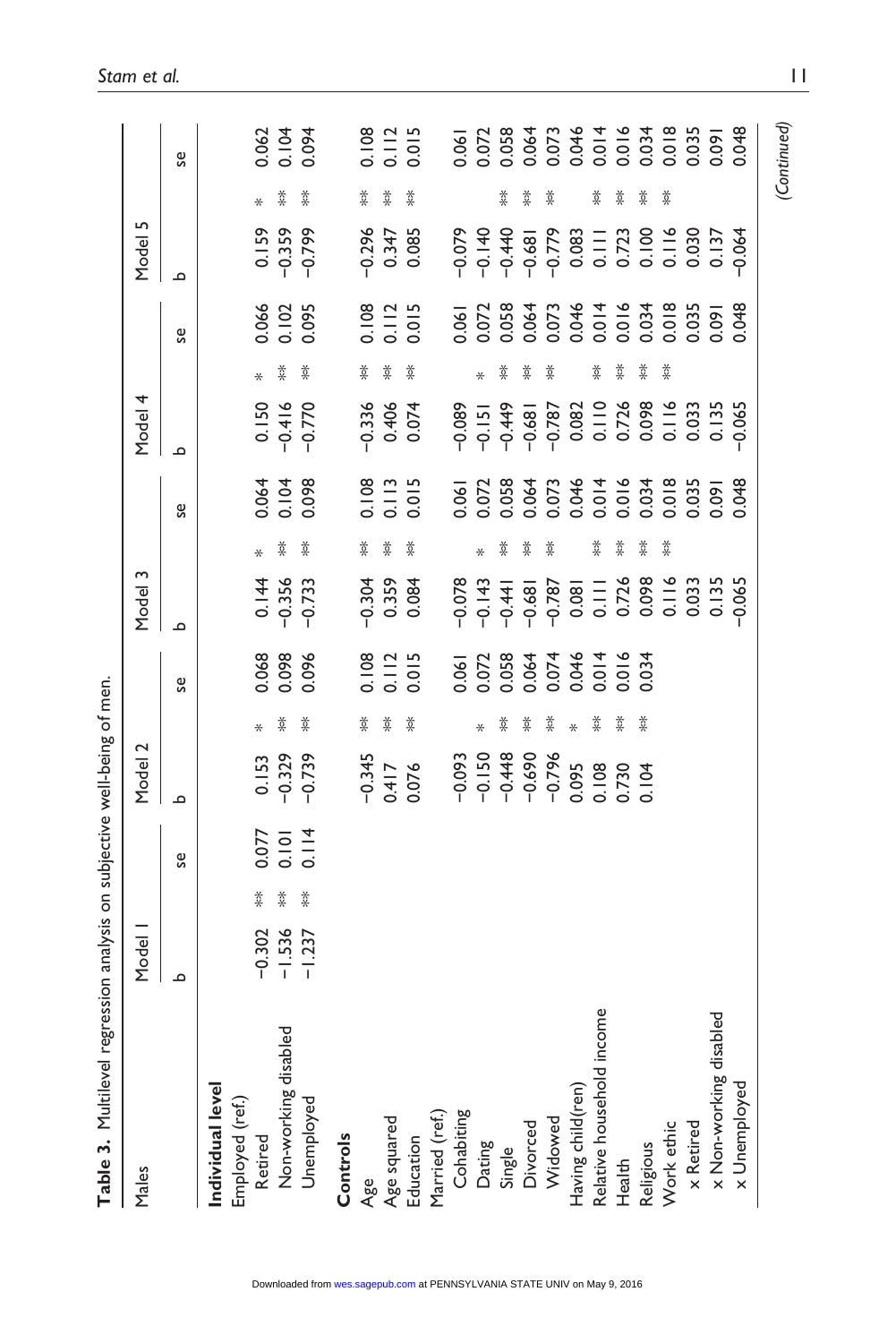| Table 3. (Continued)                                                                                                              |                  |   |       |         |     |              |                                              |   |                                  |                                              |   |                         |                                                                                                                            |   |                                  |
|-----------------------------------------------------------------------------------------------------------------------------------|------------------|---|-------|---------|-----|--------------|----------------------------------------------|---|----------------------------------|----------------------------------------------|---|-------------------------|----------------------------------------------------------------------------------------------------------------------------|---|----------------------------------|
| Males                                                                                                                             | Model 1          |   |       | Model 2 |     |              | Model 3                                      |   |                                  | Model 4                                      |   |                         | Model 5                                                                                                                    |   |                                  |
|                                                                                                                                   | م                |   | Se    | م       |     | Se           | م                                            |   | Se                               | م                                            |   | Se                      | م                                                                                                                          |   | 9S                               |
| Country level                                                                                                                     |                  |   |       |         |     |              |                                              |   |                                  |                                              |   |                         |                                                                                                                            |   |                                  |
| Social norm to work                                                                                                               |                  |   |       |         |     |              |                                              | 菜 |                                  |                                              | 菜 | 0.061                   |                                                                                                                            | 菜 |                                  |
|                                                                                                                                   |                  |   |       |         |     |              |                                              | 菜 |                                  |                                              | 粪 | 0.054                   |                                                                                                                            |   |                                  |
| x Retired<br>x Non-working disabled                                                                                               |                  |   |       |         |     |              | $-0.310$<br>$-0.156$<br>$-0.362$<br>$-0.362$ | 菜 | 0.059<br>0.052<br>0.102<br>0.097 | $-0.278$<br>$-0.155$<br>$-0.276$<br>$-0.032$ | 菜 | 0.102                   | $\frac{4}{10}$<br>$\frac{4}{10}$<br>$\frac{6}{10}$<br>$\frac{6}{10}$<br>$\frac{1}{10}$<br>$\frac{1}{10}$<br>$\frac{1}{10}$ | ⋇ | 0.059<br>0.055<br>0.115<br>0.106 |
| x Unemployed                                                                                                                      |                  |   |       |         |     |              |                                              |   |                                  |                                              |   | 0.094                   |                                                                                                                            |   |                                  |
| Unemployment rate                                                                                                                 |                  |   |       |         |     |              |                                              |   |                                  |                                              |   | 0.063                   |                                                                                                                            |   |                                  |
| x Retired                                                                                                                         |                  |   |       |         |     |              |                                              |   |                                  |                                              |   |                         |                                                                                                                            |   |                                  |
| x Non-working disabled<br>x Unemployed                                                                                            |                  |   |       |         |     |              |                                              |   |                                  | $0.025$<br>$-0.012$<br>$-0.108$              |   | 0.055<br>0.101<br>0.086 |                                                                                                                            |   |                                  |
|                                                                                                                                   |                  |   |       |         |     |              |                                              |   |                                  | 0.153                                        |   |                         |                                                                                                                            |   |                                  |
| GDP per capita PPP<br>(x1000)<br>x Retired<br>x Non-working disabled                                                              |                  |   |       |         |     |              |                                              |   |                                  |                                              |   |                         | 0.210                                                                                                                      | ≸ | 0.062                            |
|                                                                                                                                   |                  |   |       |         |     |              |                                              |   |                                  |                                              |   |                         |                                                                                                                            |   |                                  |
|                                                                                                                                   |                  |   |       |         |     |              |                                              |   |                                  |                                              |   |                         | 0.161                                                                                                                      | 菜 |                                  |
|                                                                                                                                   |                  |   |       |         |     |              |                                              |   |                                  |                                              |   |                         | 0.134                                                                                                                      |   | 0.055<br>0.108<br>0.112          |
| x Unemployed                                                                                                                      |                  |   |       |         |     |              |                                              |   |                                  |                                              |   |                         | $-0.283$                                                                                                                   | ⋇ |                                  |
| Intercept                                                                                                                         | 7.237            | ≸ | 0.094 | 7.089   | ≸   | 0.087        | 7.071                                        | ≸ | 0.075                            | 7.065                                        | 菜 | 0.076                   | 7.076                                                                                                                      | ≸ | 0.070                            |
| Variance components                                                                                                               |                  |   |       |         |     |              |                                              |   |                                  |                                              |   |                         |                                                                                                                            |   |                                  |
| Individual-level variance                                                                                                         | 4.51             |   | 0.04  | 3.99    |     | 0.04         | 3.97                                         |   | 0.04                             | 3.98                                         |   | 0.04                    | 3.97                                                                                                                       |   | 0.04                             |
| Country-level variance                                                                                                            |                  |   |       |         |     |              |                                              |   |                                  |                                              |   |                         |                                                                                                                            |   |                                  |
| Intercept                                                                                                                         | $0.38$<br>$0.21$ | # |       | 0.24    | #   |              |                                              | # |                                  |                                              | # |                         |                                                                                                                            | # |                                  |
| Random slope retired                                                                                                              |                  | # | 0.06  |         | # # | 0.03<br>0.03 | 0.15<br>0.07<br>0.26                         | # | 3<br>3<br>0<br>0<br>0<br>0<br>0  | 15<br>0.8<br>0.23                            | # | 8.03<br>0.03            | 0.13<br>0.5<br>0.22                                                                                                        | # | 8<br>8<br>8<br>8<br>8<br>8<br>8  |
| Random slope unemployed                                                                                                           | 0.40             | # | 0.12  | 0.25    |     | 0.08         |                                              | # |                                  |                                              | # | 0.08                    |                                                                                                                            | # |                                  |
| Notes: N= 22,440 in 45 countries; **p<0.01; *p<0.05; # at least twice the standard error<br>Source: European Values Study (2010). |                  |   |       |         |     |              |                                              |   |                                  |                                              |   |                         |                                                                                                                            |   |                                  |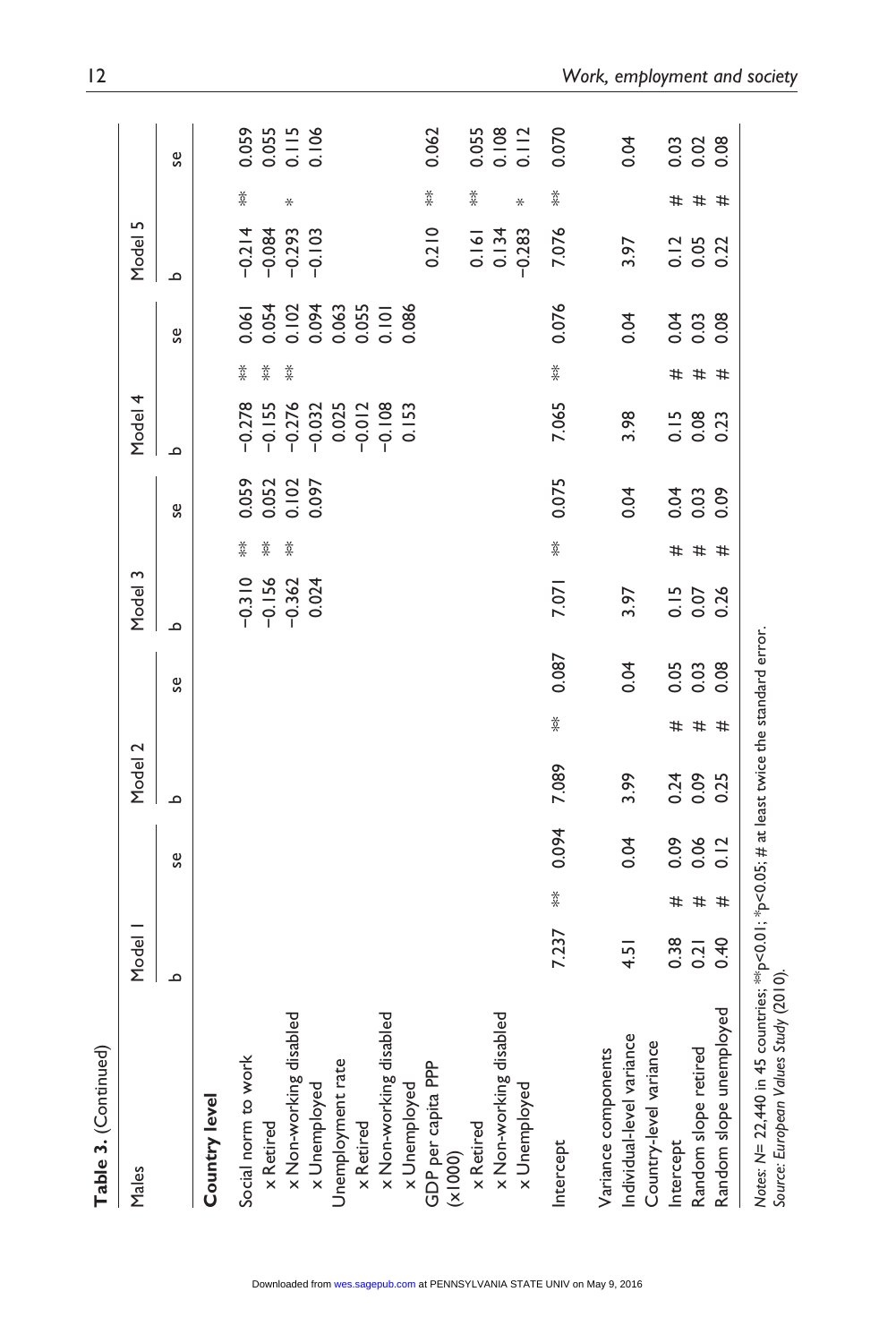| Table 4. Multilevel regre     |                      |   |                         | ession analysis on subjective well-being of women.                           |   |                                                     |                                                                                                                               |   |                                  |                                                                                                                                                                                                                                                                                                                                   |    |                                                     |                                                                                                                                        |   |                                                     |
|-------------------------------|----------------------|---|-------------------------|------------------------------------------------------------------------------|---|-----------------------------------------------------|-------------------------------------------------------------------------------------------------------------------------------|---|----------------------------------|-----------------------------------------------------------------------------------------------------------------------------------------------------------------------------------------------------------------------------------------------------------------------------------------------------------------------------------|----|-----------------------------------------------------|----------------------------------------------------------------------------------------------------------------------------------------|---|-----------------------------------------------------|
| Females                       | Model I              |   |                         | Model 2                                                                      |   |                                                     | Model 3                                                                                                                       |   |                                  | Model 4                                                                                                                                                                                                                                                                                                                           |    |                                                     | Model 5                                                                                                                                |   |                                                     |
|                               | م                    |   | Se                      | م                                                                            |   | Se                                                  | ء                                                                                                                             |   | Se                               | $\Omega$                                                                                                                                                                                                                                                                                                                          |    | Se                                                  | م                                                                                                                                      |   | Se                                                  |
| Individual level              |                      |   |                         |                                                                              |   |                                                     |                                                                                                                               |   |                                  |                                                                                                                                                                                                                                                                                                                                   |    |                                                     |                                                                                                                                        |   |                                                     |
| Employed (ref.)<br>Homemaker  |                      |   |                         |                                                                              |   |                                                     |                                                                                                                               |   |                                  |                                                                                                                                                                                                                                                                                                                                   |    |                                                     |                                                                                                                                        |   |                                                     |
|                               |                      |   |                         |                                                                              |   |                                                     |                                                                                                                               |   |                                  |                                                                                                                                                                                                                                                                                                                                   |    |                                                     |                                                                                                                                        | ⋇ |                                                     |
| Retired                       | $-0.029$<br>$-0.538$ | 粪 |                         |                                                                              |   |                                                     |                                                                                                                               |   |                                  |                                                                                                                                                                                                                                                                                                                                   |    |                                                     |                                                                                                                                        |   |                                                     |
| Non-working disabled          | $-1.445$             | 菜 | 0.061<br>0.067<br>0.103 |                                                                              |   | 0.055<br>0.061<br>0.078<br>0.078                    |                                                                                                                               | ∗ | 0.056<br>0.059<br>0.079<br>0.079 |                                                                                                                                                                                                                                                                                                                                   | ÷. | 0.056<br>0.059<br>0.077<br>0.077                    |                                                                                                                                        |   | 0.053<br>0.053<br>0.060<br>0.080                    |
| Unemployed                    | $-0.911$             | 菜 | 0.091                   | $0.086$ $0.047$ $0.0332$ $0.581$                                             | 菜 |                                                     | 0.102<br>0.029<br>0.263<br>0.570                                                                                              | 菜 |                                  | 0.102<br>0.029<br>0.244<br>0.605                                                                                                                                                                                                                                                                                                  | 菜  |                                                     | 0.106<br>0.049<br>0.265<br>-0.588                                                                                                      | 菜 |                                                     |
| Controls                      |                      |   |                         |                                                                              |   |                                                     |                                                                                                                               |   |                                  |                                                                                                                                                                                                                                                                                                                                   |    |                                                     |                                                                                                                                        |   |                                                     |
| Age                           |                      |   |                         |                                                                              | 菜 |                                                     |                                                                                                                               | 菜 |                                  |                                                                                                                                                                                                                                                                                                                                   | 菜  |                                                     |                                                                                                                                        | 菜 | 0.094                                               |
|                               |                      |   |                         | $-0.361$<br>0.453                                                            | 菜 | 0.094<br>0.098<br>0.015                             |                                                                                                                               | 菜 | 0.094<br>0.098<br>0.015          | $-0.340$<br>$0.416$<br>$0.100$                                                                                                                                                                                                                                                                                                    | 菜  | 0.094                                               | $-0.333$<br>0.407<br>0.101                                                                                                             | 菜 | 0.098                                               |
| Age squared<br>Education      |                      |   |                         | 0.096                                                                        | 菜 |                                                     | $-0.341$<br>0.418<br>0.100                                                                                                    | 菜 |                                  |                                                                                                                                                                                                                                                                                                                                   | 菜  | 0.016                                               |                                                                                                                                        | 菜 | 0.015                                               |
| Married (ref.)                |                      |   |                         |                                                                              |   |                                                     |                                                                                                                               |   |                                  |                                                                                                                                                                                                                                                                                                                                   |    |                                                     |                                                                                                                                        |   |                                                     |
| Cohabiting                    |                      |   |                         |                                                                              | 菜 |                                                     |                                                                                                                               | 菜 |                                  |                                                                                                                                                                                                                                                                                                                                   | 菜  |                                                     |                                                                                                                                        | 菜 |                                                     |
| Dating                        |                      |   |                         |                                                                              | 菜 |                                                     |                                                                                                                               | 菜 |                                  |                                                                                                                                                                                                                                                                                                                                   | 菜  |                                                     |                                                                                                                                        | 菜 |                                                     |
|                               |                      |   |                         |                                                                              | 菜 |                                                     |                                                                                                                               | ≸ |                                  |                                                                                                                                                                                                                                                                                                                                   | ≸  |                                                     |                                                                                                                                        | 蒅 |                                                     |
|                               |                      |   |                         |                                                                              | 菜 |                                                     |                                                                                                                               | 糞 |                                  |                                                                                                                                                                                                                                                                                                                                   | 菜  |                                                     |                                                                                                                                        | 菜 |                                                     |
| Single<br>Divorced<br>Widowed |                      |   |                         | $-0.168$<br>$-0.327$<br>$-0.463$<br>$-0.735$<br>$-0.537$<br>$0.071$<br>0.067 | 菜 | 0.058<br>0.068<br>0.0547<br>0.043<br>0.015<br>0.029 | $-0.145$ $-0.321$ $-0.329$ $-0.339$ $-0.339$ $-0.339$ $-0.339$ $-0.339$ $-0.339$ $-0.339$ $-0.339$ $-0.339$ $-0.339$ $-0.339$ | 菜 |                                  | $\begin{array}{l} 166 \\ -0.321 \\ -0.330 \\ -0.730 \\ -0.730 \\ -0.030 \\ -0.030 \\ -0.030 \\ -0.030 \\ -0.030 \\ -0.030 \\ -0.030 \\ -0.030 \\ -0.030 \\ -0.030 \\ -0.030 \\ -0.030 \\ -0.030 \\ -0.030 \\ -0.030 \\ -0.030 \\ -0.030 \\ -0.030 \\ -0.030 \\ -0.030 \\ -0.030 \\ -0.030 \\ -0.030 \\ -0.030 \\ -0.030 \\ -0.03$ | 菜  | 0.058<br>0.068<br>0.0547<br>0.043<br>0.015<br>0.029 | $-0.144$ $-0.322$ $-0.323$ $-0.324$ $-0.324$ $-0.324$ $-0.324$ $-0.324$ $-0.324$ $-0.324$ $-0.324$ $-0.324$ $-0.324$ $-0.324$ $-0.324$ | 菜 | 0.058<br>0.068<br>0.0547<br>0.013<br>0.013<br>0.029 |
| Having child(ren)             |                      |   |                         |                                                                              |   |                                                     |                                                                                                                               |   |                                  |                                                                                                                                                                                                                                                                                                                                   |    |                                                     |                                                                                                                                        |   |                                                     |
| Relative household income     |                      |   |                         |                                                                              | 菜 |                                                     |                                                                                                                               | 糞 |                                  |                                                                                                                                                                                                                                                                                                                                   | 菜  |                                                     |                                                                                                                                        | 菜 |                                                     |
| Health                        |                      |   |                         | 0.769<br>0.141                                                               | 粪 |                                                     |                                                                                                                               | 菜 |                                  |                                                                                                                                                                                                                                                                                                                                   | ¥, |                                                     |                                                                                                                                        | 菜 |                                                     |
| Religious                     |                      |   |                         |                                                                              | ≸ |                                                     |                                                                                                                               | 菜 |                                  |                                                                                                                                                                                                                                                                                                                                   | 菜  |                                                     |                                                                                                                                        | 菜 |                                                     |

 *(Continued)*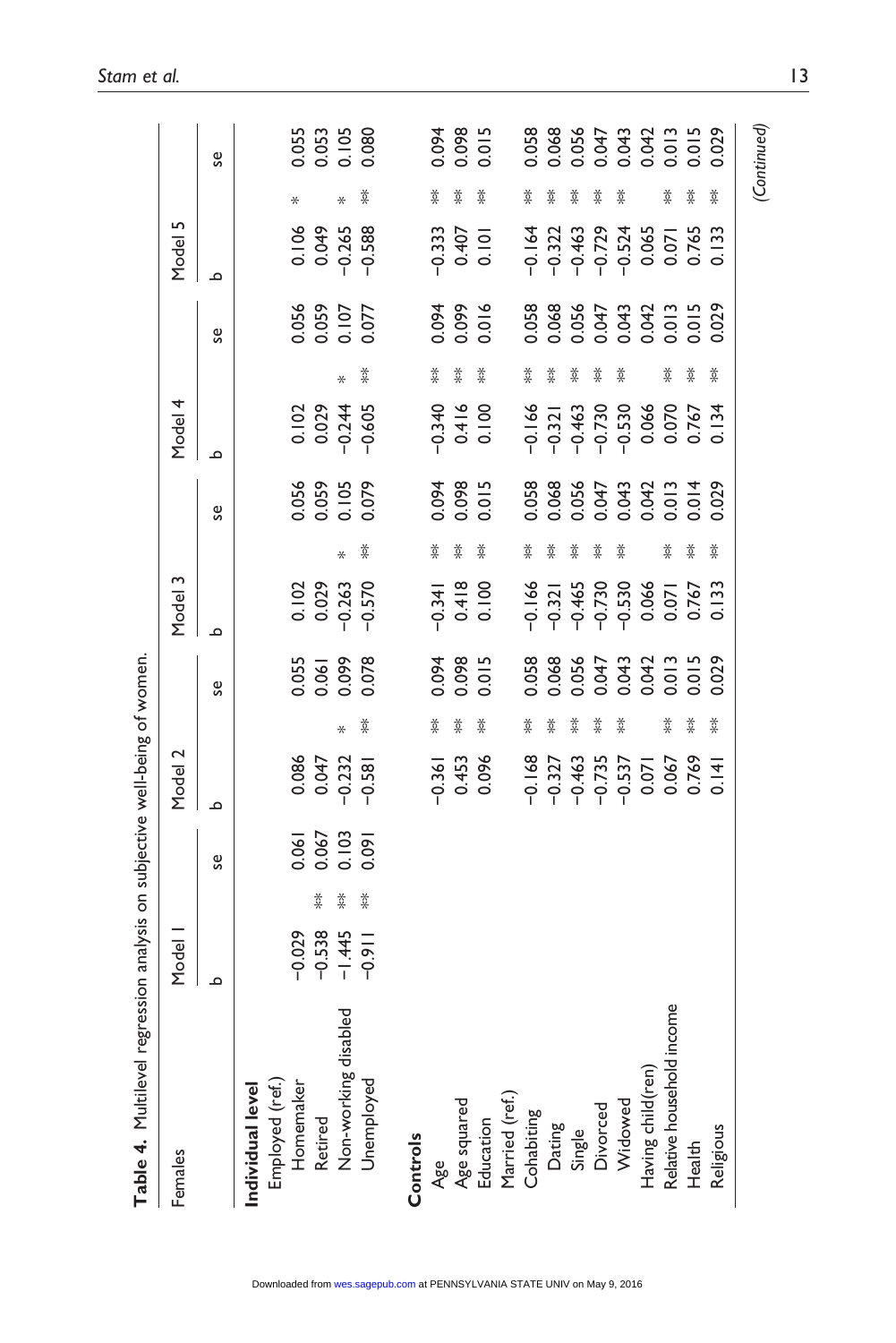| Table 4. (Continued)          |       |    |         |    |                                                     |   |                                  |                                                            |   |                                                               |                                                          |   |                                  |
|-------------------------------|-------|----|---------|----|-----------------------------------------------------|---|----------------------------------|------------------------------------------------------------|---|---------------------------------------------------------------|----------------------------------------------------------|---|----------------------------------|
| Females                       | Model |    | Model 2 |    | Yodel 3                                             |   |                                  | Model 4                                                    |   |                                                               | Model 5                                                  |   |                                  |
|                               | م     | δS | م       | 9S | م                                                   |   | 9S                               |                                                            |   | 9S                                                            | $\overline{\phantom{0}}$                                 |   | 9S                               |
| Work ethic                    |       |    |         |    |                                                     | 菜 |                                  |                                                            | 菜 |                                                               |                                                          | 菜 |                                  |
| x Homemaker                   |       |    |         |    |                                                     |   |                                  |                                                            |   |                                                               |                                                          |   |                                  |
| x Retired                     |       |    |         |    |                                                     | ≸ |                                  |                                                            | 菜 |                                                               |                                                          | 菜 |                                  |
| x Non-working disabled        |       |    |         |    |                                                     |   | 0.019<br>0.034<br>0.033<br>0.048 |                                                            |   | 0.019<br>0.036<br>0.033<br>0.048                              |                                                          |   | 0.019<br>0.036<br>0.033<br>0.048 |
| x Unemployed                  |       |    |         |    | 0.084<br>0.020<br>0.095<br>0.044                    |   |                                  | 0.084<br>0.020<br>0.000<br>0.000<br>0.047                  |   |                                                               | 0.084<br>0.020<br>0.095<br>0.0046                        |   |                                  |
| Country level                 |       |    |         |    |                                                     |   |                                  |                                                            |   |                                                               |                                                          |   |                                  |
| Social norm to work           |       |    |         |    |                                                     | 菜 |                                  |                                                            | 菜 |                                                               |                                                          | 菜 |                                  |
| x Homemaker                   |       |    |         |    | $0.366$<br>$0.043$<br>$0.150$<br>$0.015$<br>$0.016$ |   | 0.057<br>0.056<br>0.053<br>0.081 |                                                            |   |                                                               | $-0.271$<br>$-0.007$<br>$-0.053$<br>$-0.138$<br>$-0.138$ |   | 0.057<br>0.062<br>0.051<br>0.092 |
| x Retired                     |       |    |         |    |                                                     | 菜 |                                  |                                                            | 粪 |                                                               |                                                          |   |                                  |
| x Non-working disabled        |       |    |         |    |                                                     |   |                                  |                                                            |   |                                                               |                                                          |   |                                  |
| x Unemployed                  |       |    |         |    |                                                     |   |                                  | 388<br>0415170<br>0120170<br>01303<br>0136<br>0136<br>0136 |   | 0.059<br>0.057<br>0.05102<br>0.067<br>0.057<br>0.067<br>0.067 |                                                          |   |                                  |
| Unemployment rate             |       |    |         |    |                                                     |   |                                  |                                                            |   |                                                               |                                                          |   |                                  |
| x Homemaker                   |       |    |         |    |                                                     |   |                                  |                                                            |   |                                                               |                                                          |   |                                  |
| x Retired                     |       |    |         |    |                                                     |   |                                  |                                                            |   |                                                               |                                                          |   |                                  |
| x Non-working disabled        |       |    |         |    |                                                     |   |                                  |                                                            |   |                                                               |                                                          |   |                                  |
| x Unemployed                  |       |    |         |    |                                                     |   |                                  |                                                            | ⋇ |                                                               |                                                          |   |                                  |
| GDP per capita PPP<br>(x1000) |       |    |         |    |                                                     |   |                                  |                                                            |   |                                                               | 0.208                                                    | 菜 | 0.059                            |
| x Homemaker                   |       |    |         |    |                                                     |   |                                  |                                                            |   |                                                               | 0.080                                                    |   | 0.058                            |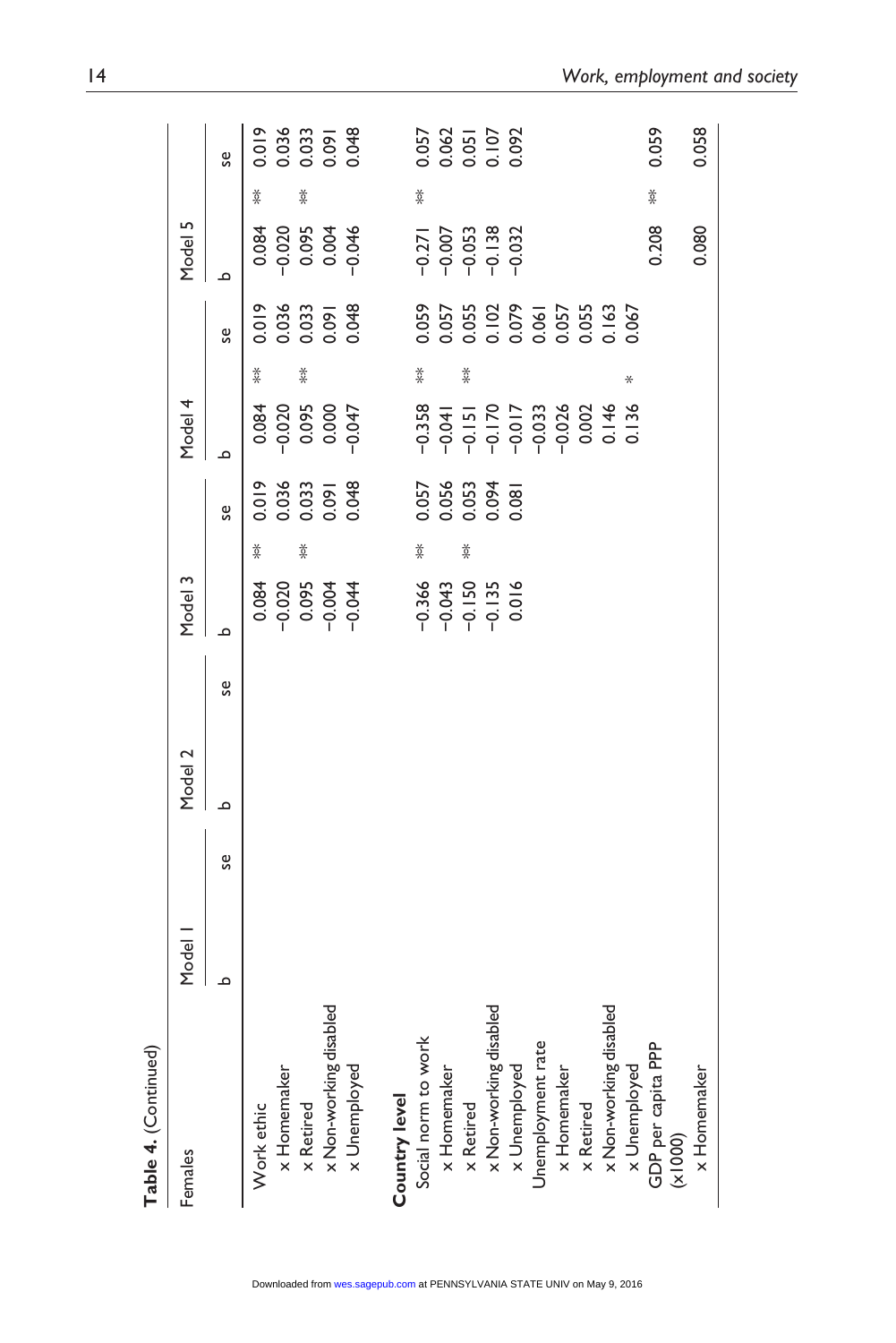| Females                                                        | Model                    |        |       | Model 2           |        |                               | Model 3 |        |                                      | Model 4          |        |                                      | Model 5              |        |                                           |
|----------------------------------------------------------------|--------------------------|--------|-------|-------------------|--------|-------------------------------|---------|--------|--------------------------------------|------------------|--------|--------------------------------------|----------------------|--------|-------------------------------------------|
|                                                                | م                        |        | ςe    | م                 |        | 9S                            | ٩       |        | Se                                   | م                |        | 9S                                   | م                    |        | ပ္တ                                       |
| <b>bəl</b><br>x Non-working disab<br>x Unemployed<br>x Retired |                          |        |       |                   |        |                               |         |        |                                      |                  |        |                                      | $-0.007$<br>0.210    | ≸      | 0.050<br>0.114<br>0.100                   |
| Intercept                                                      | 7.216                    | ≸      | 0.106 | 7.056             | ≸      | 0.088                         | 7.025   | ≸      | 0.072                                | 7.025            | ≸      | 0.072                                | 7.033                | ≸      | 0.067                                     |
| Individual-level variance<br>Variance components               | 4.7                      |        | 0.04  | 4.14              |        | 0.03                          | 4.13    |        | 0.03                                 | 4.13             |        | 0.03                                 | 4.13                 |        | 0.03                                      |
| Country-level variance                                         |                          |        |       |                   |        |                               |         |        |                                      |                  |        |                                      |                      |        |                                           |
| ă<br>Random slope homemak<br>Intercept                         | 8<br>8<br>0 3 9<br>0 2 1 | #<br># |       | 8<br>0.08<br>0.12 | #<br># | 8 8 8 8<br>8 8 8 8<br>8 8 8 8 | 138813  | #<br># | 8<br>8<br>8<br>8<br>8<br>8<br>8<br>8 | 13<br>000<br>000 | #<br># | 8<br>8<br>8<br>8<br>8<br>8<br>8<br>8 | 0.05<br>0.05<br>0.00 | #<br># | 8<br>8<br>8<br>8<br>8<br>8<br>8<br>8<br>8 |
| Random slope retired                                           |                          | #      |       |                   | #      |                               |         | #      |                                      |                  | #      |                                      |                      |        |                                           |
| Random slope unemployed                                        |                          | #      |       |                   | #      |                               |         | #      |                                      |                  | #      |                                      |                      | #      |                                           |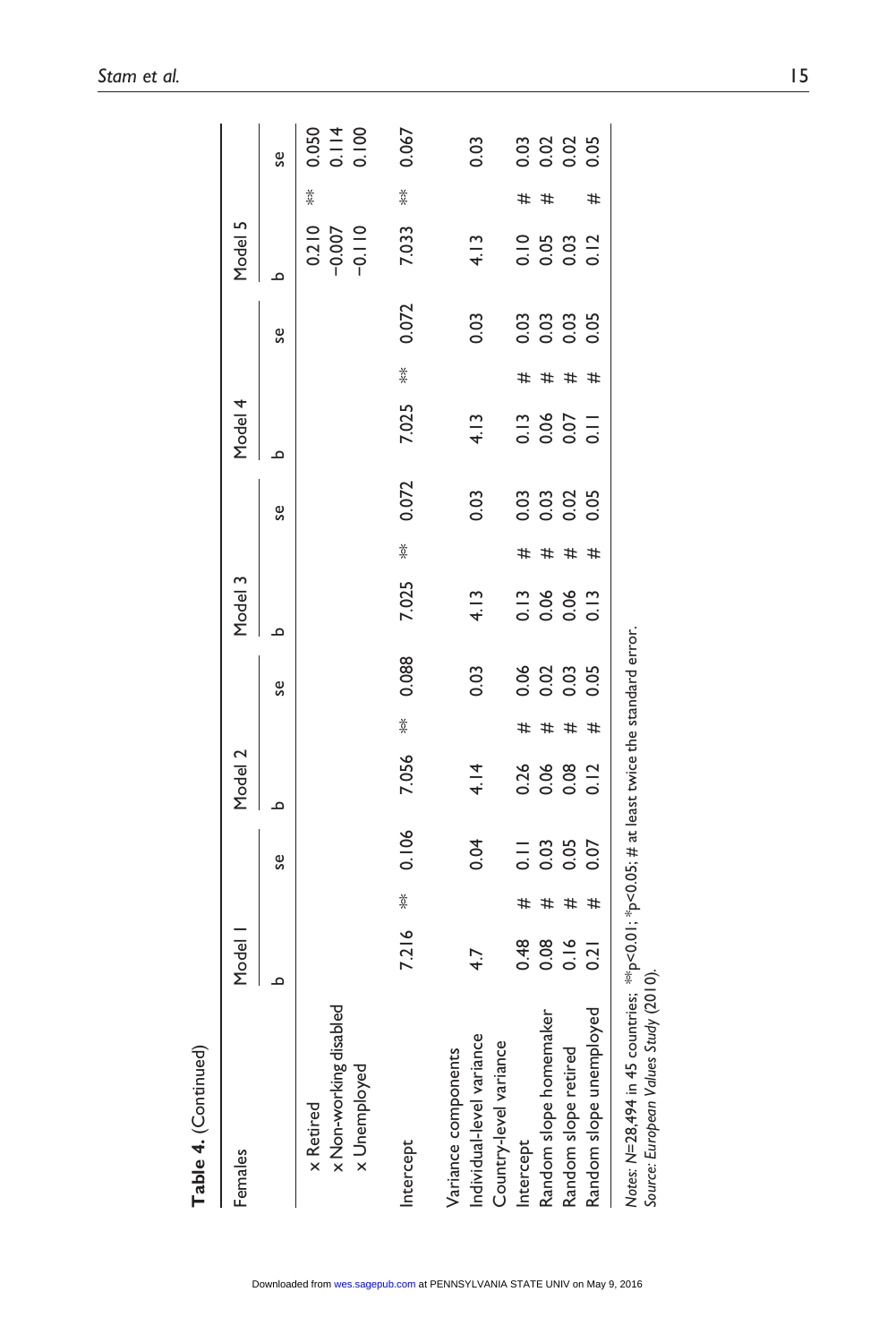

**Figure 1.** Well-being gaps between several employment statuses and the employed (on well-being scale 1–10) for men and women by the social norm to work.

*Source:* European Values Study (2010).

*Notes:* Weak norm: Iceland (-3.28); strong norm: Turkey (2.26). Well-being gaps higher than zero: higher well-being than employed individuals. Calculations based on Model 3, Tables 3 and 4, estimated for married, non-religious fathers/mothers with average scores on age, education, income, health and work ethic.

The bottom panels in Tables 3 and 4 display the random slopes of the employment statuses, which indicate that the size of the well-being gaps between the employed and all other groups varies between countries for both genders.

Model 3, which is the main model in which all hypotheses are tested simultaneously,8 shows that the advantageous well-being position of retired men in countries with an average norm to work vanishes if norms are stronger than average: each unit increase in a country's social norm to work, decreases the average well-being of retired men with 0.15 points on a 10-point scale, compared to employed men. For female retirees a negative effect of the social norm is found as well. The reduction in the random slope of retirees (Model 3 versus Model 2) signals that variation in countries' social norm to work explains part of the variation in the size of the well-being gap between employed and retired men and women. The well-being gap between nonworking disabled and employed men increases too when the norm to work is stronger. Each unit increase in the social norm lowers well-being by 0.36 points. These results are in line with the hypotheses. Interestingly, the unemployed are not differently affected by the normative climate than the employed. The substantial cross-national differences in well-being gaps between the employed and unemployed (as indicated by the significant random slope for the unemployed) cannot be explained by variation in the social norm to work. This is surprising since the unemployed are expected to be most harmed by the social norm to work. Figure 1 is a graphical representation of the findings showing, at varying levels of the social norm to work, the well-being gaps for all employment categories compared to the employed. Clearly, non-working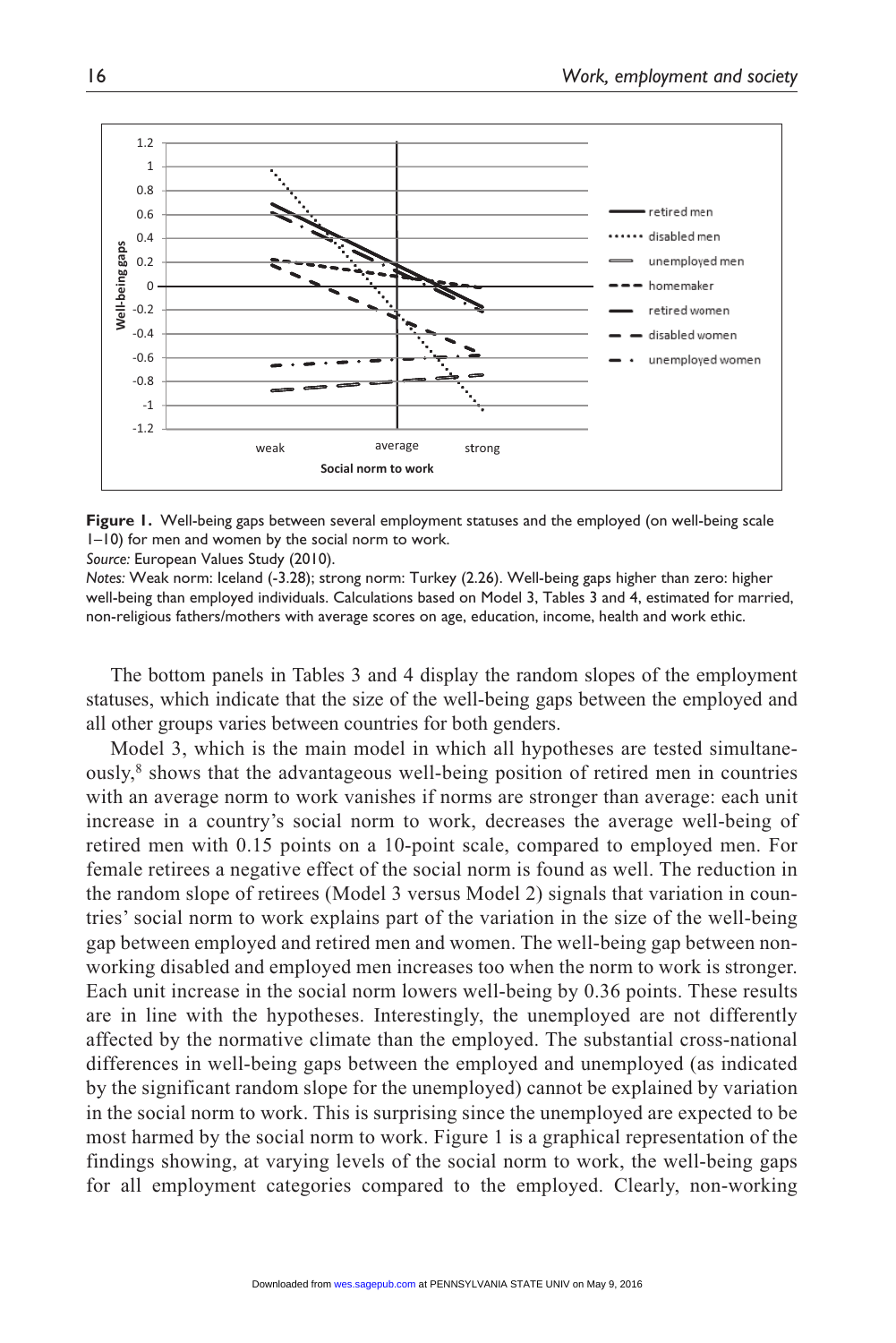disabled men (and women, though not significantly) and retired men and women are most affected by the social norm.

Models 4 and 5 show the results of the robustness checks.9 Model 4 shows that inclusion of the unemployment rate and its interactions does not affect the impact of the social norm. Higher unemployment rates do decrease the well-being gap between employed and unemployed women: the gap decreases by 0.14 points with each unit increase in the unemployment rate. Because the social norm to work is included in this model, the effect of unemployment cannot be interpreted as such, as previous studies claimed;10 unemployment rates thus are not a good proxy for the social norm to work.

Model 5 shows that differences in GDP explain the moderating impact of the social norm on the well-being gap between employed and retired men and women (Model 3). The fact that the well-being position of retirees relative to employed individuals is worse in strong-norm countries is thus not explained by (self-) sanctioning, but by the lower levels of GDP that are common in these countries. For non-working disabled men, the effect of the social norm does not change.

# **Conclusion and discussion**

This article focuses on the question to what extent a social norm to work moderates the relationship between employment status and subjective well-being. By using a direct measure for the social norm to work and employing a large-scale cross-national dataset, this study assessed the well-being levels of five employment status groups for men and women separately.

The results show variation in well-being between the employed and non-employed, but also *within* the latter group. In average-norm countries, retired men had a relatively high well-being compared to employed men, whereas both unemployed men and women had the lowest well-being; even lower than the non-working disabled. Retired women and homemakers displayed the same level of well-being as employed women. In addition, it is observed that men suffered more from unemployment than women. Furthermore, men benefited from retirement, whereas retired women had only as much well-being as employed women (in average work-norm countries).

The relatively poor position of the unemployed has been found in previous studies as well (e.g. Bjørnskov et al., 2008; Winkelmann and Winkelmann, 1998). Presumably, unemployed individuals have the most difficulties compensating for the lack of nonpecuniary benefits (cf. Paul and Batinic, 2010). Moreover, the results suggest that there are also other sources beside paid employment that provide non-pecuniary benefits (cf. Jahoda, 1982), since the well-being of retirees and homemakers is as high or even higher compared to that of the employed. One may argue that these groups may have more freely chosen their status, compared to the non-working disabled and the unemployed, which might explain their relatively high levels of well-being. Note that substantial differences in well-being also exist between individuals *within* a certain employment status group (for instance retirees, see Hershey and Henkens, 2013),<sup>11</sup> a finding which this study has not addressed. Future research is needed on this issue.

With regard to the main interest of this study, it is found that a strong social norm to work reduces the well-being of retired men and women and non-working disabled men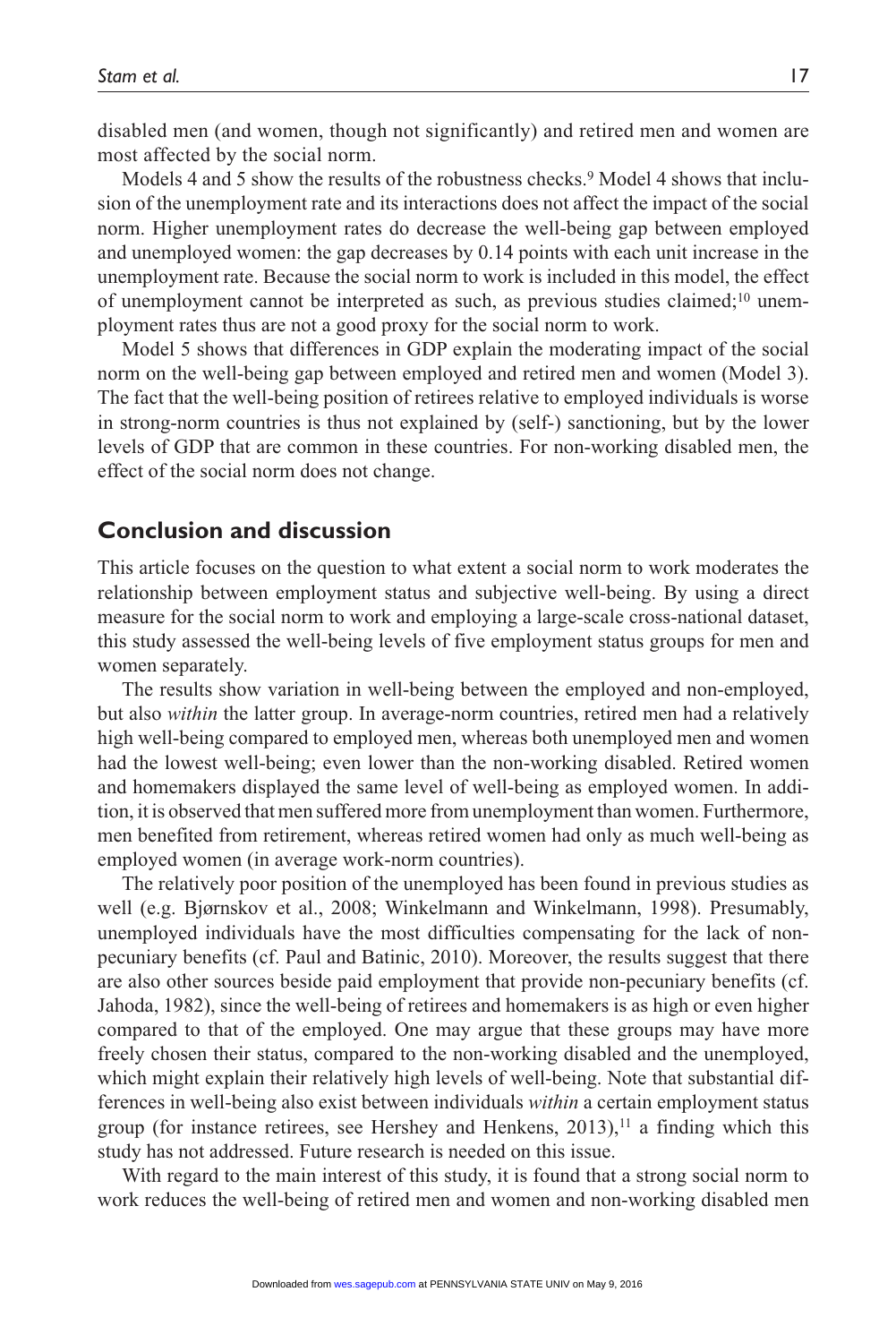relative to their employed counterparts. The moderating effect of the social norm for retirees appears to be statistically confounded by countries' GDP; retirees in strong-norm countries do not have lower levels of well-being because they are stigmatized, but because they live in less prosperous countries with, presumably, fewer facilities for retirees.

Interestingly, no effect of the social norm was found for the unemployed, whereas the well-being gap with the employed varies substantially between countries. Nor can countries' unemployment rate or GDP account for this variation. Note that multilevel regression models allow for including only a limited number of country-level predictors, because the number of degrees of freedom is limited. In the analyses, up to eight countrylevel predictors are included simultaneously, which might cause statistical power issues (Snijders and Bosker, 1999) and might render significant results non-significant. Future research might be able to include more countries, perhaps at more points in time, to tackle this problem. Analysing longitudinal country data could also tackle the problem of causation, which is inherent in cross-sectional research.

As alternative country-level explanations for the variation in the well-being gaps between the employed and unemployed, Eichhorn (2014) suggests that differences in the age dependency ratio are important; unemployment causes well-being to deteriorate more in societies with a greater proportion of the elderly, because falling out of a relatively small and homogeneous working age group results in greater perceived differences from one's reference group, than when this group is larger. Price inflation also matters: the higher the inflation, the more corrosive is unemployment for well-being, because unemployment already induces economic insecurity and inflation makes, for instance, personal savings worth even less (Eichhorn, 2014). Inflation might also play a role in this study, as the data were collected at the beginning of the worldwide economic crisis; arguably there were substantial differences in inflation between countries.

Another limitation of this study is related to the way the employment status groups are defined; they are based on self-categorization. McFayden (1995) suggests that the risk of being stigmatized affects how respondents categorize themselves. For instance, unemployed individuals who are at risk of stigmatization might categorize themselves not as unemployed, but in alternative socially acceptable groups (e.g. homemaker, retired), in order to avoid stigma (McFayden, 1995). If this is the case, the effect of the social norm could be biased for certain non-working groups. Another factor which might cause biased estimates is the small sample of the non-working disabled. In order to obtain more reliable estimates for this group, future studies should try to increase the number of respondents in this specific group.

Alongside the main results, the analyses showed that unemployment rates are not a good proxy for the social norm to work. First, because they correlate positively to the social norm, instead of negatively as was argued in previous studies; and second, because the moderating effect of the unemployment rate exists, even when the effect of the social norm to work is controlled for. Future studies are encouraged to explore alternative explanations for this finding, for example by studying social comparison mechanisms in a qualitative research design. Such a design might also uncover to what extent individuals subjectively experience normative pressures and social sanctions when it comes to work.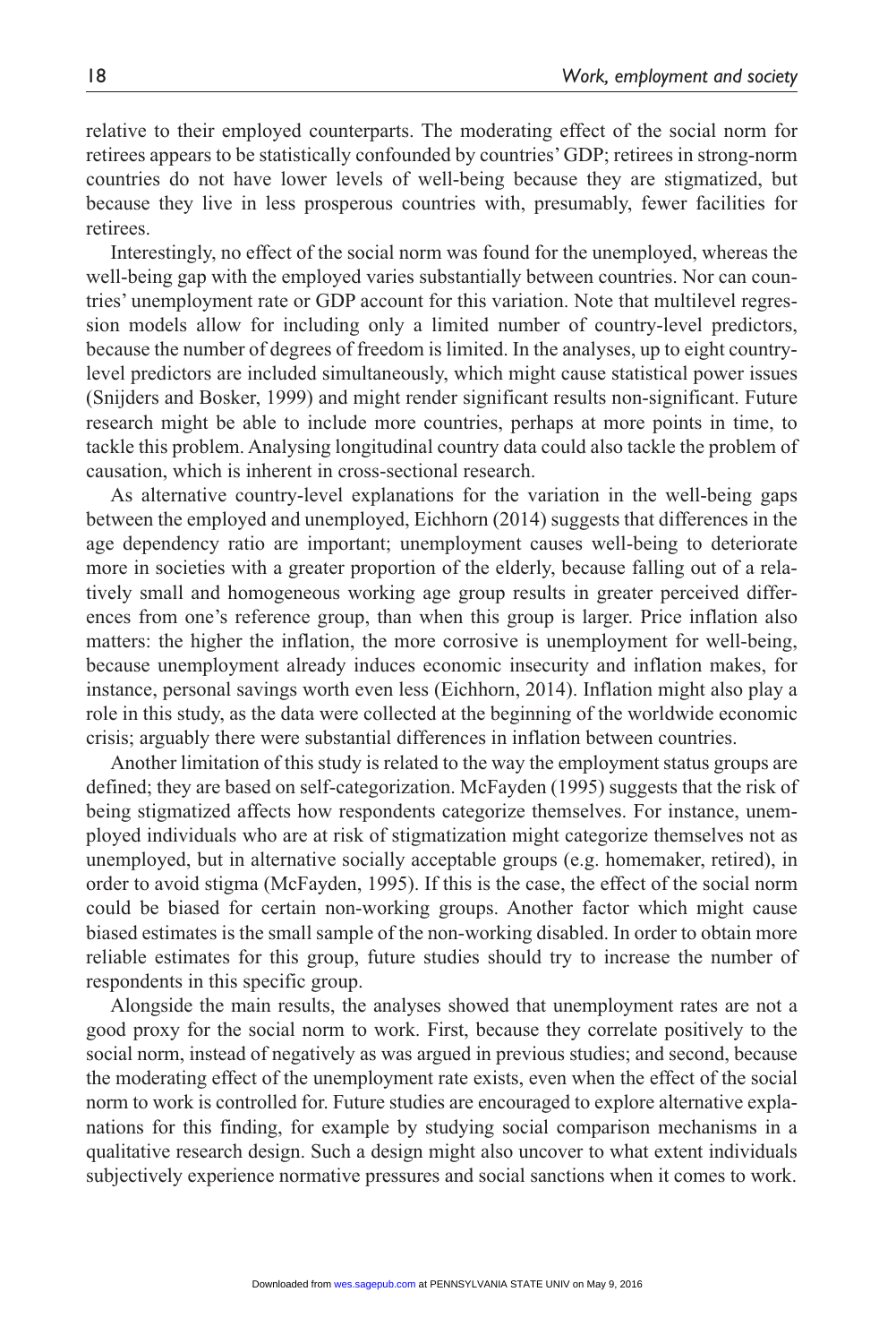# **Funding**

This research received no specific grant from any funding agency in the public, commercial, or not-for-profit sectors.

# **Notes**

- 1 The terms 'subjective well-being' and 'well-being' are used interchangeably.
- 2 In most countries, the number of male homemakers is too small to comprise a separate group.
- 3 The extent to which needy groups are considered to be deserving of public support (Jeene et al., 2013).
- 4 For more information on the validity of life satisfaction data, see Kahneman and Krueger (2006).
- 5 Including only respondents who answered the full set of items gives the same results.
- 6 Controlling for absolute income (corrected for household composition) instead of relative income gives the same results.
- 7 All differences in well-being between employment status groups are significant for both genders.
- 8 Model 3 was also estimated for working age (25 to 60 years) men and women only, as the social norm to work may apply especially to this group. Results show that only the negative effect of the social norm for non-working disabled men becomes significant at the 5 per cent level. This is possibly due to the reduction in sample size when age is restricted (765 instead of 928 for men and women combined).
- 9 Fixed effects analysis (see Möhring, 2012) does not alter the main conclusions concerning the social norm to work.
- 10 Even if the social norm is excluded from the models, the coefficients for the unemployment rate and its interactions do not reach significance.
- 11 Cf. standard deviation in well-being for the employed: 2.09; for the non-working disabled: 2.56; for the unemployed: 2.63; for the retired: 2.48; and for homemakers: 2.37.

# **References**

- Adelmann PK (1993) Psychological well-being and homemaker vs. retiree identity among older women. *Sex Roles* 29(3/4): 195–212.
- Bjørnskov C, Dreher A and Fischer JAV (2008) Cross-country determinants of life satisfaction: exploring different determinants across groups in society. *Social Choice and Welfare* 30(1): 119–73.
- Burchell B (2011) A temporal comparison of the effects of unemployment and job insecurity on wellbeing. *Sociological Research Online* 16(1): 9–21.
- Clark A (2003) Unemployment as a social norm. *Journal of Labor Economics* 21(2): 323–51.
- Clark A and Lelkes O (2005) *Deliver Us from Evil: Religion as Insurance*. Paris: PSE.
- Clark A, Georgellis Y and Sanfey P (2001) Scarring: the psychological impact of past unemployment. *Economica* 68(270): 221–41.
- Clark A, Knabe A and Rätzel S (2008) Unemployment as a Social Norm in Germany. SOEP papers on Multidisciplinary Panel Data Research 132, Deutsches Institut für Wirtschaftsforschung, Berlin, Germany.
- Creed PA and Evans BM (2002) Personality, well-being and deprivation theory. *Personality and Individual Differences* 33(7): 1045–54.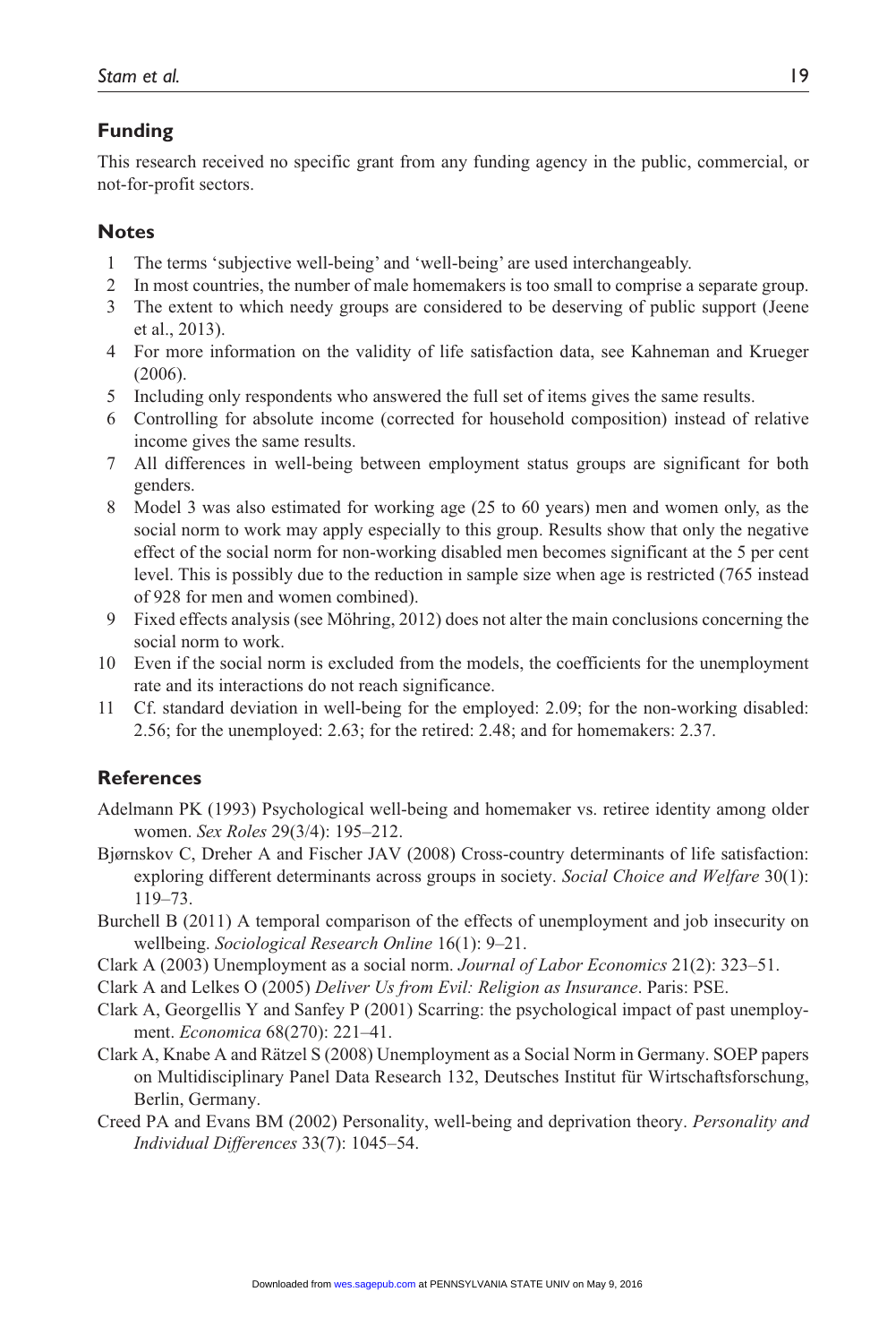- Creed PA and Macintyre S (2001) The relative effects of deprivation of the latent and manifest benefits of employment on the well-being of unemployed people. *Journal of Occupational Health Psychology* 6(4): 324–31.
- Creed PA and Watson T (2003) Age, gender, psychological well-being and the impact of losing the latent and manifest benefits of employment in unemployed people. *Australian Journal of Psychology* 55(2): 95–103.
- De Witte H (1999) Job insecurity and psychological well-being: review of the literature and exploration of some unresolved issues. *European Journal of Work and Organizational Psychology* 8(2): 155–77.
- De Witte H (2000) Houdingen tegenover arbeid in België op de drempel van de eenentwintigste eeuw. In: Dobbelaere K et al. (eds) *Verloren zekerheid: De Belgen en hun waarden, overtuigingen en houdingen*. Tielt: Lannoo, 107–23.
- Eichhorn J (2014) The (non-)effect of unemployment benefits: variations in the effect of unemployment on life-satisfaction between EU Countries. *Social Indicators Research* 119(1): 389–404.
- Ervasti H and Venetoklis T (2010) Unemployment and subjective well-being: an empirical test of deprivation theory, incentive paradigm and financial strain approach. *Acta Sociologica* 53(2): 119–38.
- Etzioni A (2000) Social norms: internalization, persuasion and history. *Law and Society Review* 34(1): 157–78.
- EVS (European Values Study) (2010) *European Values Study 2008, 4th Wave, Integrated Dataset*. GESIS Data Archive, Cologne, ZA4800 Data File Version 2.0.0 (2010-11-30) DOI: 10.4232/1.10188; DOI: 10.4232/1.10059.
- Ferree MM (1984) Class, housework and happiness: women's work and life satisfaction. *Sex Roles* 11(11/12): 1057–74.
- Frijters P, Haisken-DeNew JP and Shields MA (2004) Money does matter! Evidence from increasing real income and life satisfaction in East Germany following reunification. *The American Economic Review* 94(3): 730–40.
- Fryer D (1998) Labour market disadvantage, deprivation and mental health. In: Drenth PJD et al. (eds) *A Handbook of Work and Organizational Psychology. Volume 2: Work Psychology*. Hove: Psychology Press Ltd, 215–28.
- Fryer D and Payne R (1984) Proactive behaviour in unemployment: findings and implications. *Leisure Studies* 3(3): 273–95.
- Furåker B and Blomsterberg M (2003) Attitudes towards the unemployed: an analysis of Swedish survey data. *International Journal of Social Welfare* 12(3): 193–203.
- Grün C, Hauser W and Rhein T (2010) Is any job better than no job? Life satisfaction and reemployment. *Journal of Labor Research* 31(3): 285–306.
- Hakim C (1991) Grateful slaves and self-made women: fact and fantasy in women's work orientations. *European Sociological Review* 7(2): 101–21.
- Hershey DA and Henkens K (2013) Impact of different types of retirement transitions on perceived satisfaction with life. *The Gerontologist*. Available (consulted 5 March 2014) at: [http://geron](http://gerontologist.oxfordjournals.org/content/early/2013/02/18/geront.gnt006.full.pdf+html)[tologist.oxfordjournals.org/content/early/2013/02/18/geront.gnt006.full.pdf+html](http://gerontologist.oxfordjournals.org/content/early/2013/02/18/geront.gnt006.full.pdf+html)
- Jackson PR, Stafford EM, Banks MH and Warr PB (1983) Unemployment and psychological distress in young people: the moderating role of employment commitment. *Journal of Applied Psychology* 68(3): 525–35.
- Jahoda M (1981) Work, employment, and unemployment. Values, theories, and approaches in social research. *American Psychologist* 36(2): 184–91.
- Jahoda M (1982) *Employment and Unemployment: A Social-Psychological Analysis*. Cambridge: Cambridge University Press.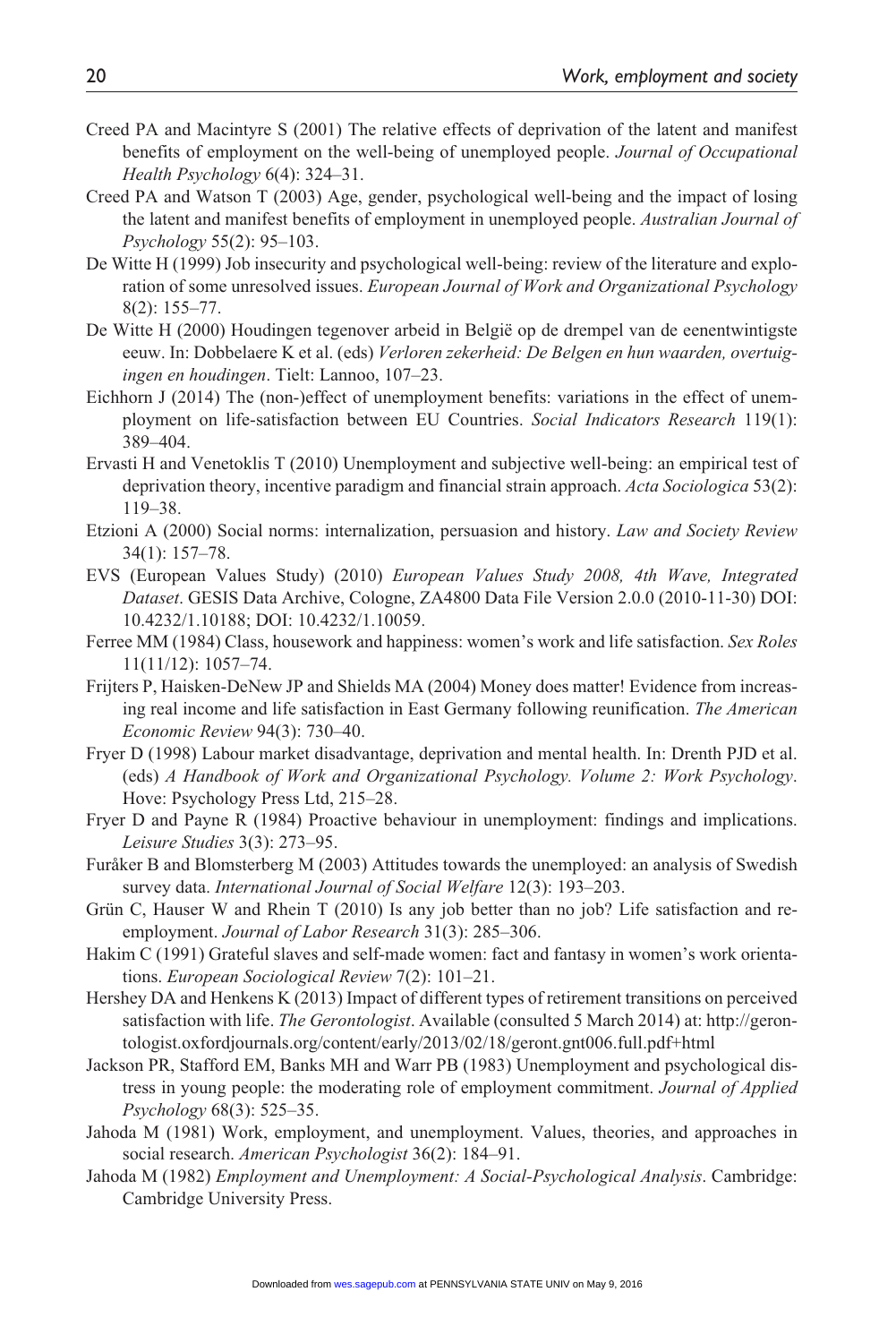- Jeene M, Van Oorschot W and Uunk W (2013) Popular criteria for the welfare deservingness of disability pensioners: the influence of structural and cultural factors. *Social Indicators Research* 110(3): 1103–17.
- Kahneman D and Krueger AB (2006) Developments in the measurement of subjective well-being. *Journal of Economic Perspectives* 20(1): 3–24.
- Kalmijn M and Uunk W (2007) Regional value differences in Europe and the social consequences of divorce: a test of the stigmatization hypothesis. *Social Science Research* 36(2): 447–68.
- Kassenboehmer SC and Haisken-DeNew JP (2009) You're fired! The causal negative effect of entry unemployment on life satisfaction. *The Economic Journal* 119(536): 448–62.
- Maassen G and De Goede M (1989) Public opinion about unemployed people in the period 1975– 1985: the case of the Netherlands. *The Netherlands' Journal of Social Sciences* 25(2): 97–113.
- McAdams RH (1997) The origin, development, and regulation of norms. *Michigan Law Review* 96(2): 338–433.
- McFayden RG (1995) Coping with threatened identities: unemployed people's self-categorizations. *Current Psychology* 14(3): 233–57.
- Möhring K (2012) *The Fixed Effect as an Alternative to Multilevel Analysis for Cross-National Analyses*. GK SOCLIFE Working Paper Series 16, University of Cologne, Köln, Germany.
- Muffels R and Headey B (2013) Capabilities and choices: do they make Sen'se for understanding objective and subjective well-being? An empirical test of Sen's capability framework on German and British panel data. *Social Indicators Research* 110(3): 1159–85.
- Niles FS (1999) Toward a cross-cultural understanding of work-related beliefs. *Human Relations* 52(7): 855–67.
- Nordenmark M (1999) Employment commitment and psychological well-being among unemployed men and women. *Acta Sociologica* 42(2): 135–46.
- Oesch D and Lipps O (2012) Does unemployment hurt less if there is more of it around? A panel analysis of life satisfaction in Germany and Switzerland. *European Sociological Review* 29(5): 955–67.
- Paul KI and Batinic B (2010) The need for work: Jahoda's latent functions of employment in a representative sample of the German population. *Journal of Organizational Behavior* 31(1): 45–64.
- Roest AMC, Dubas JS and Gerris JRM (2009) Value transmissions between fathers, mothers, and adolescent and emerging adult children: the role of the family climate. *Journal of Family Psychology* 23(2): 146–55.
- Shields MA and Price SW (2005) Exploring the economic and social determinants of psychological well-being and perceived social support in England. *Journal of the Royal Statistical Society Series A: Statistics in Society* 168(3): 513–37.
- Snijders T and Bosker R (1999) *Multilevel Analysis: An Introduction to Basic and Advanced Multilevel Modeling*. London: SAGE.
- Stam K, Verbakel E and De Graaf PM (2013) Explaining variation in work ethic in Europe: religious heritage rather than modernization, the welfare state and communism. *European Societies* 15(2): 268–89.
- Stam K, Verbakel E and De Graaf PM (2014) Do values matter? The impact of work ethic and traditional gender role values on female labour market supply. *Social Indicators Research* 116(2): 593–610.
- Strandh M (2000) Different exit routes from unemployment and their impact on mental well-being: the role of the economic situation and the predictability of the life course. *Work, Employment and Society* 14(3): 459–79.
- Stutzer A and Lalive R (2004) The role of social work norms in job searching and subjective wellbeing. *Journal of the European Economic Association* 2(4): 696–719.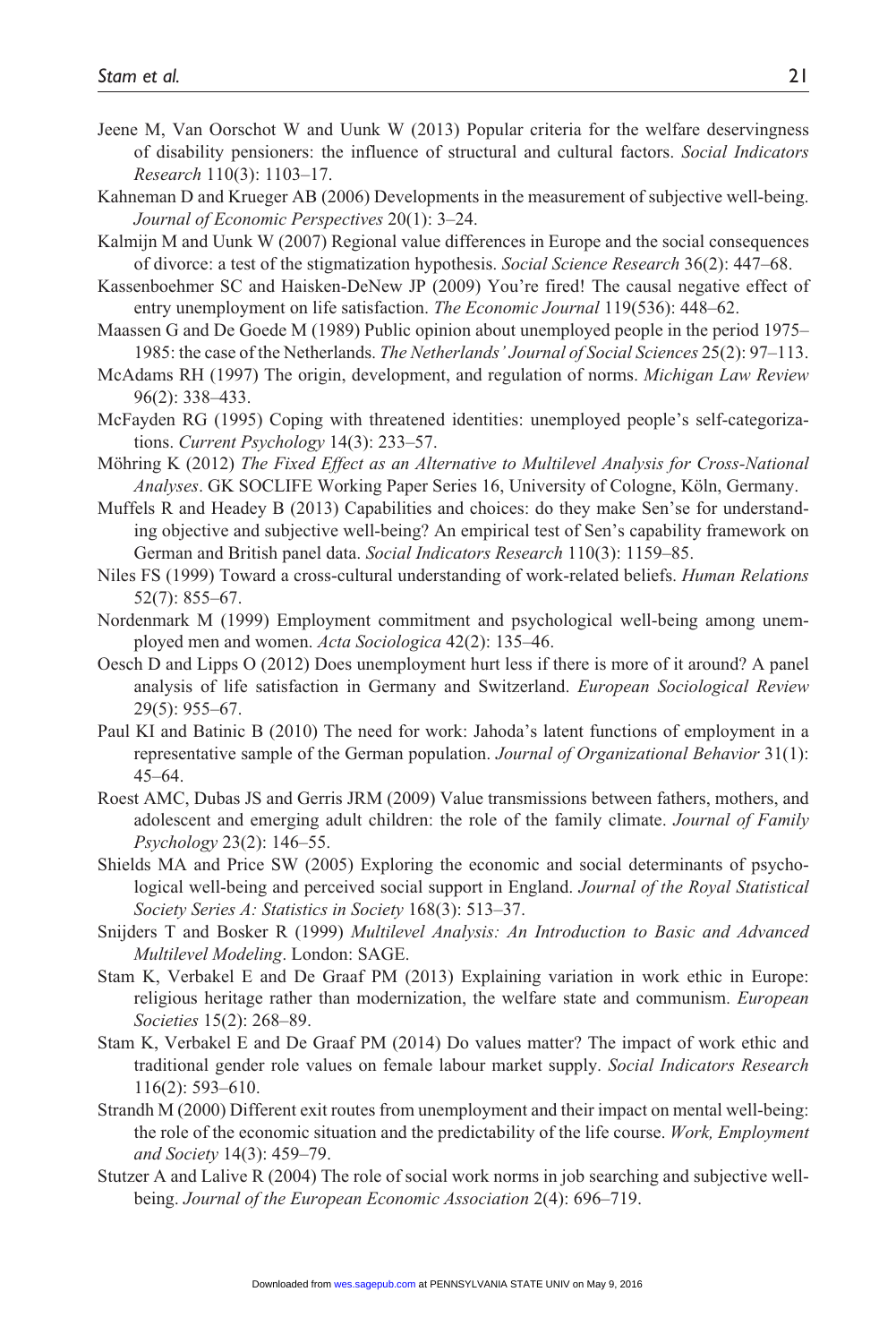- UNECE (United Nations Economic Commission for Europe) Statistics Database (2013a) *GDP per Capita, in International Comparable Prices by Country/Region, Expenditure and Year*. Available (consulted 28 March 2013) at: [http://w3.unece.org/pxweb/database/STAT/20-](http://w3.unece.org/pxweb/database/STAT/20-ME/2-MENA/?lang=1) [ME/2-MENA/?lang=1](http://w3.unece.org/pxweb/database/STAT/20-ME/2-MENA/?lang=1)
- UNECE (United Nations Economic Commission for Europe) Statistics Database (2013b) *Unemployment by Country and Year*. Available (consulted 28 March 2013) at: [http://](http://w3.unece.org/pxweb/database/STAT/20-ME/3-MELF/?lang=1) [w3.unece.org/pxweb/database/STAT/20-ME/3-MELF/?lang=1](http://w3.unece.org/pxweb/database/STAT/20-ME/3-MELF/?lang=1)
- Van der Meer PH (2010) Gender, unemployment and subjective well-being: why being unemployed is worse for men than for women. *Social Indicators Research* 115(1) 23–44.
- Van Echtelt P (2010) *Een baanloos bestaan. De betekenis van werk voor werklozen, arbeidsongeschikten en werkenden*. Den Haag: Sociaal en Cultureel Planbureau.
- Van Ingen EJ (2009) *Let's Come Together and Unite: Studies of the Changing Character of Voluntary Association Participation*. Tilburg: Ridderprint.
- Van Oorschot W (2006) Making the difference in social Europe: deservingness perceptions among citizens of European welfare states. *Journal of European Social Policy* 16(1): 16–23.
- Veenhoven R (1984) *Conditions of Happiness*. Dordrecht: Kluwer.
- Verbakel E (2012) Subjective well-being by partnership status and its dependence on the normative climate. *European Journal of Population* 28(2): 205–32.
- Wielers R and Raven D (2013) Part-time work and work norms in the Netherlands. *European Sociological Review* 29(1): 105–13.
- Winkelmann L and Winkelmann R (1998) Why are the unemployed so unhappy? Evidence from panel data. *Economica* 65(257): 1–15.

Kirsten Stam is a PhD candidate in the Department of Sociology at Tilburg University. In her dissertation she focuses on predictors and consequences of work ethic values from both a countrycomparative and longitudinal perspective.

Inge Sieben is an assistant professor in the Department of Sociology at Tilburg University. She is interested in cross-national research on family, religious and moral values and in social stratification research and has published articles in journals such as *European Sociological Review*, the *British Journal of Sociology* and *Work, Employment and Society*.

Ellen Verbakel is an assistant professor in the Department of Sociology / ICS at Radboud University Nijmegen. Her research interests include partner relations, partner effects, work and well-being.

Paul M de Graaf is Professor of Sociology at Tilburg University. His research interests include the sociology of education, social stratification, demographic and social aspects of the life-course and comparative research on values.

**Date submitted** May 2013 **Date accepted** November 2014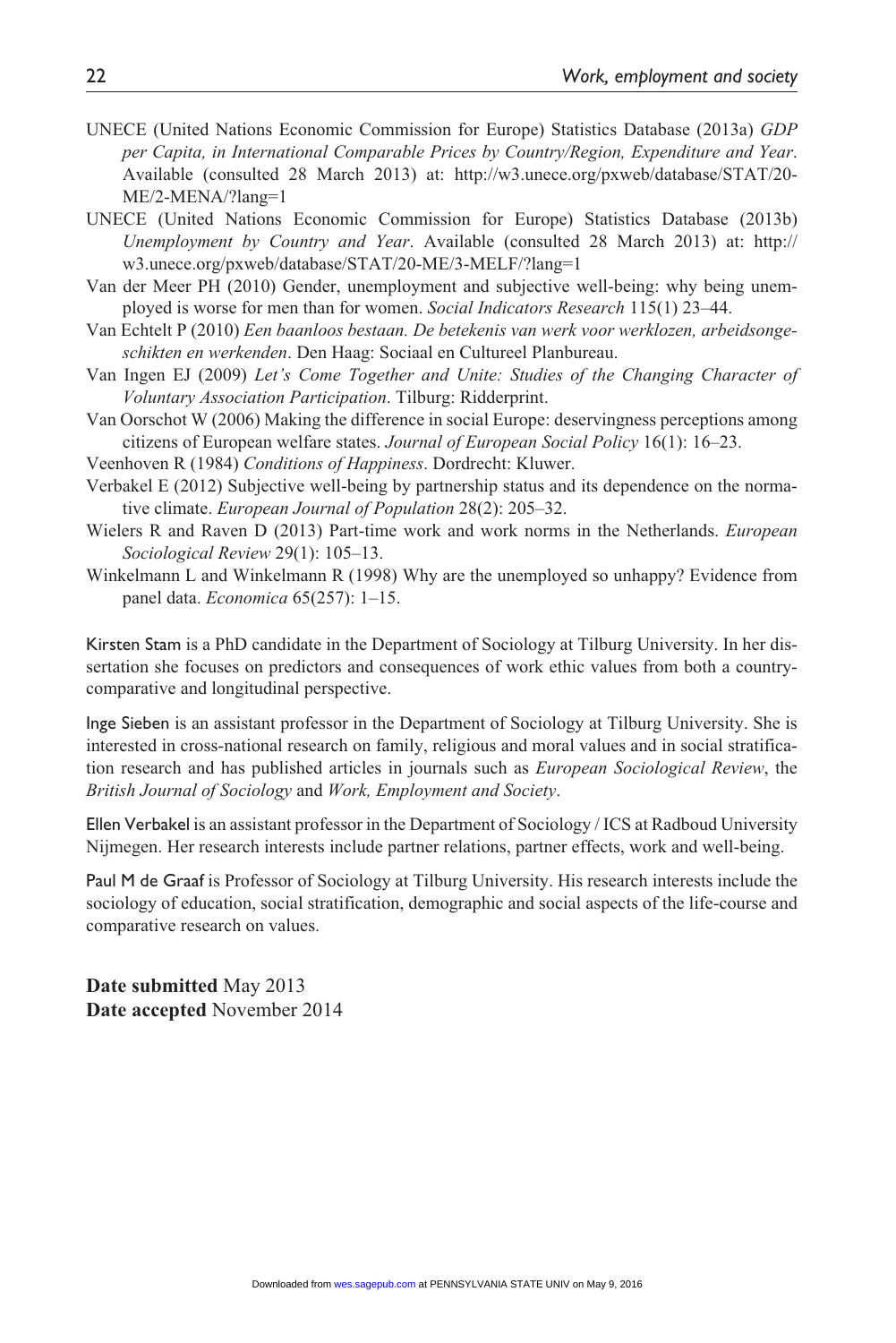|  | D |
|--|---|
|  |   |
|  |   |
|  | ÿ |
|  |   |
|  |   |
|  |   |
|  |   |
|  |   |
|  |   |

|                    | Table A1. Average (uncorrected) subjective well-being scores for men and women by work ethic, country and employment status. |                     |                     |                            |                    |                     |                                                       |                   |                                                                                                                                                                                                                        |                             |
|--------------------|------------------------------------------------------------------------------------------------------------------------------|---------------------|---------------------|----------------------------|--------------------|---------------------|-------------------------------------------------------|-------------------|------------------------------------------------------------------------------------------------------------------------------------------------------------------------------------------------------------------------|-----------------------------|
| Average well-being |                                                                                                                              |                     |                     |                            |                    |                     |                                                       |                   |                                                                                                                                                                                                                        |                             |
| Men                |                                                                                                                              |                     |                     |                            |                    | Women               |                                                       |                   |                                                                                                                                                                                                                        |                             |
| Work ethic         | Country                                                                                                                      | Employed            | Retired             | Disabled                   | Unemployed         | Employed            | Homemaker                                             | Retired           | Disabled                                                                                                                                                                                                               | Unemployed                  |
| Weak               | Iceland                                                                                                                      | $\frac{0}{8}$       | $\overline{\infty}$ |                            | 6.6                | ္ယ                  | $\frac{4}{8}$                                         | $\overline{7.5}$  |                                                                                                                                                                                                                        | 7.9                         |
|                    | Netherlands                                                                                                                  | $_{\rm 8.0}$        | 7.8                 | ڴ۫<br>ۿۨ۫؋؊ٞٞڋڋ؈ڋۄۿڋۿ؆؊ڞ؋ۿ | 6.9                | $\overline{\infty}$ | $\overline{\overset{\rightharpoonup}{\infty}}$        | 7.8               | الدانية موم شهرة معرضة لا بن ينه بن الله عنه الله عنه الله عنه الله عنه الله عنه الله عنه الله عنه ا<br>الله عنه الله عنه الله عنه الله عنه الله عنه الله عنه الله عنه الله عنه الله عنه الله عنه الله عنه الله عنه ال | $7.\overline{3}^*$          |
|                    | Finland                                                                                                                      | 7.7                 | <u>င</u> ္တ         |                            | 6.6                | $\frac{0}{8}$       | 7.6                                                   | 7.9               |                                                                                                                                                                                                                        |                             |
|                    | Ireland<br>Northern                                                                                                          |                     | ್ಹ                  |                            |                    | 7.8                 |                                                       | $\frac{0}{8}$     |                                                                                                                                                                                                                        |                             |
|                    | Sweden                                                                                                                       | 227222<br>22722     | 8.2                 |                            | 7.6<br>6.0         | $\frac{0}{8}$       | $\frac{2}{8}$<br>$\frac{8}{8}$                        | $\frac{3}{8}$     |                                                                                                                                                                                                                        |                             |
|                    | Great Britain                                                                                                                |                     | 7.8                 |                            | 5.7                | 7.8                 |                                                       | $\frac{0}{8}$     |                                                                                                                                                                                                                        |                             |
|                    | Belgium                                                                                                                      |                     | $\frac{0}{8}$       |                            | 6.5                |                     | <b>KR S S KR S S KR S KR</b><br>KR S S KR S S KR S KR | 7.5               |                                                                                                                                                                                                                        |                             |
|                    | Croatia                                                                                                                      |                     | 7.0                 |                            | 6.8                | 7.7                 |                                                       | 6.3               |                                                                                                                                                                                                                        | 6.9                         |
|                    | ᠊ᠣ<br>Switzerlan                                                                                                             | $\overline{\infty}$ | 8.2                 |                            |                    | $\overline{\circ}$  |                                                       | $\overline{8}$ .0 |                                                                                                                                                                                                                        |                             |
|                    | France                                                                                                                       |                     | 7.2                 |                            | $4.6*$<br>5.9      | 7.2                 |                                                       | 6.9               |                                                                                                                                                                                                                        |                             |
|                    | Ireland                                                                                                                      | $7.794$<br>$7.34$   | $\frac{2}{8}$       |                            |                    | $\overline{\circ}$  |                                                       | 7.6               |                                                                                                                                                                                                                        | $\frac{3}{2}$<br>5.2<br>7.1 |
|                    | Latvia                                                                                                                       |                     | 5.8                 |                            |                    | 6.6                 |                                                       | $\overline{6}$    |                                                                                                                                                                                                                        |                             |
|                    | Denmark                                                                                                                      |                     | $\overline{\infty}$ |                            |                    | $\frac{6}{8}$       |                                                       | $\overline{84}$   |                                                                                                                                                                                                                        | $\frac{5.1}{7.9}$           |
|                    | Malta                                                                                                                        |                     | $\frac{0}{8}$       |                            | $7.788$<br>$7.788$ | 7.8                 |                                                       | 7.4               |                                                                                                                                                                                                                        |                             |
|                    | Poland                                                                                                                       | 8.5<br>7.5<br>6.7   | 6.7                 |                            |                    | 7.6                 |                                                       |                   |                                                                                                                                                                                                                        |                             |
|                    | Lithuania                                                                                                                    |                     | 5.7                 | 5.2                        | $640$<br>$403$     | 6.4                 |                                                       | 6.5<br>5.5        |                                                                                                                                                                                                                        | 7.5<br>5.2 6.               |
| Average            |                                                                                                                              | 7.6                 | 7.6                 | 6.4                        |                    | 7.7                 |                                                       | $7\overline{4}$   |                                                                                                                                                                                                                        |                             |
| Medium             | Spain                                                                                                                        | 7.4                 | 73                  | $8.0*$                     | 6.8                | 7.3                 | 7.2                                                   | $\overline{z}$    | $5.5*$                                                                                                                                                                                                                 | 7.3                         |
|                    |                                                                                                                              |                     |                     |                            |                    |                     |                                                       |                   |                                                                                                                                                                                                                        | (Continued)                 |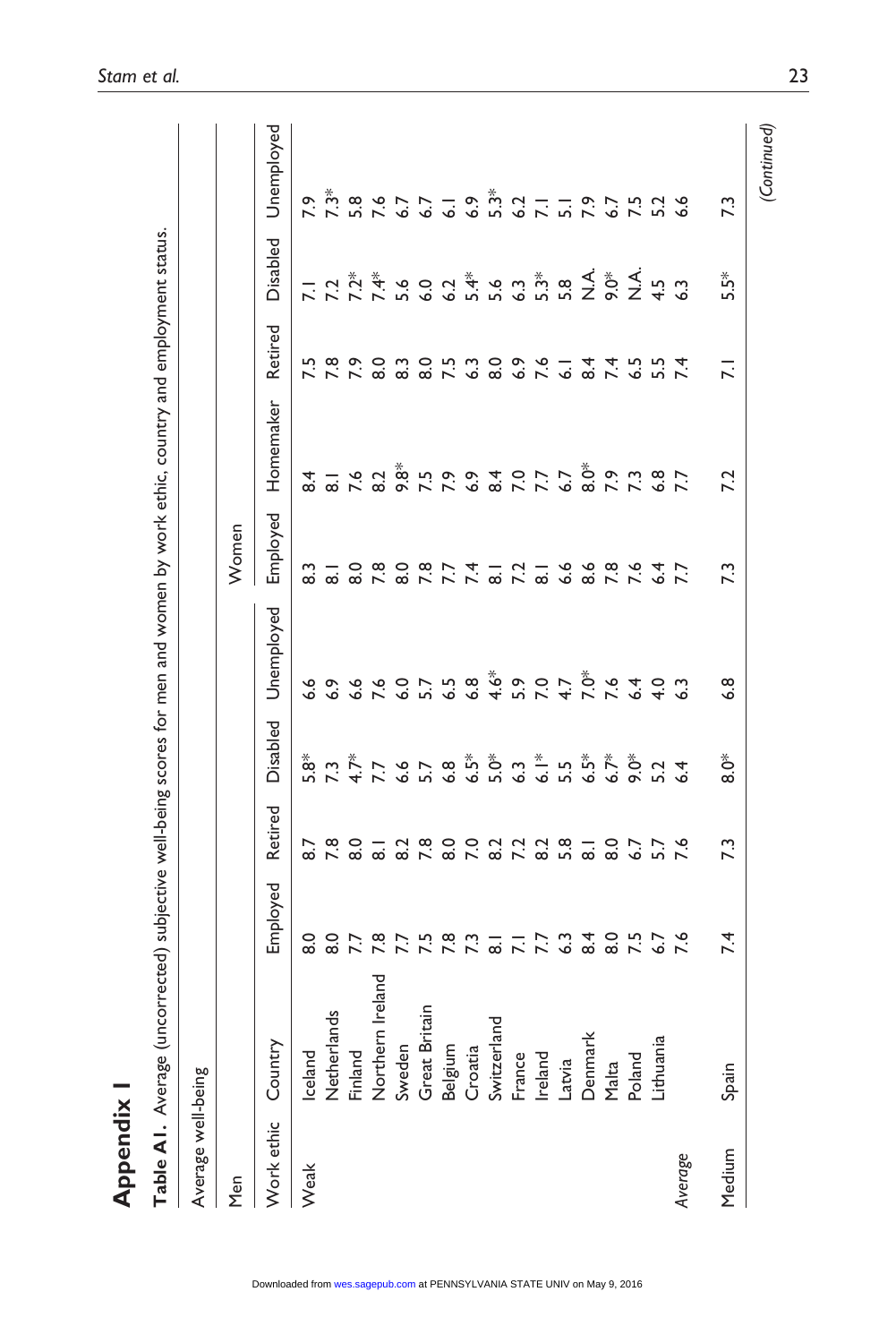| Table AI. (Convinued) |                    |                     |                  |          |                         |                |                |                                   |                                        |                |
|-----------------------|--------------------|---------------------|------------------|----------|-------------------------|----------------|----------------|-----------------------------------|----------------------------------------|----------------|
| Average well-being    |                    |                     |                  |          |                         |                |                |                                   |                                        |                |
| Men                   |                    |                     |                  |          |                         | Women          |                |                                   |                                        |                |
| Work ethic            | Country            | Employed            | Retired          | Disabled | Unemployed              | Employed       | Homemaker      | Retired                           | Disabled                               | Unemployed     |
|                       | Bosnia             | $7\overline{4}$     | $\overline{z}$   |          |                         | $\overline{2}$ | 5.9            | 6.8                               |                                        | 6.6            |
|                       | <b>Belarus</b>     | $\mathbf{c}$        | 5428<br>5428     |          | $5\frac{1}{4}$          | 2              |                |                                   | 5<br>5 5 7<br>5 7 7                    |                |
|                       | Estonia            | 6.7                 |                  |          |                         | 6.9            | $\overline{z}$ |                                   |                                        |                |
|                       | Russia             | $\overline{2}$      |                  |          |                         | 6.7            | 25             |                                   | $5.3$<br>$6.6$                         |                |
|                       | Norway             | $\overline{\infty}$ |                  |          |                         | 3              | 33             |                                   |                                        |                |
|                       | public<br>Czech Re | 73                  | 6.6              |          |                         | 7.2            | $\frac{8}{2}$  |                                   |                                        |                |
|                       | <b>Luxembourg</b>  | $\frac{0}{8}$       | $\frac{3}{8}$    |          |                         | 7.6            | ್ಹ             |                                   |                                        |                |
|                       | Serbia             | $\overline{z}$      |                  |          |                         | $\tilde{z}$    | 7.             |                                   |                                        |                |
|                       | Slovenia           | 7.7                 |                  |          |                         | 7.8            | 7.5            |                                   |                                        |                |
|                       | Montenegro         | 7.7                 | 0.256<br>0.256   |          | $3.9977 - 4.4$          | 7.5            | 77             | <b>こんてきのうとーてこうのてらてこることについてもらう</b> | ڽۨ<br>ۑۄڮۅڿٚؠڛٚڡٚڂ؊ڛۊڛٷ<br>ۑۄڿۄڿۄڿۄڿۄڿ |                |
|                       | Ukraine            |                     |                  |          |                         | 6.3            | ි              |                                   |                                        |                |
|                       | Germany            | $\tilde{z}$         | 6.9              |          |                         | 7.2            | $\overline{2}$ |                                   |                                        |                |
|                       | ltaly              | $\tilde{z}$         | 51               |          |                         | 7.4            | $7\frac{4}{1}$ |                                   |                                        |                |
| Average               |                    | 7.3                 | 6.9              |          | $5.\overline{7}$        | 7.2            | 7.3            |                                   |                                        |                |
| Strong                | Armenia            | $\frac{0}{6}$       | 5.2              |          | $\overline{5}$          | 5.5            | 5.8            |                                   |                                        | $\overline{5}$ |
|                       | Georgia            | $\frac{0}{6}$       | 4.7              |          |                         | 5.9            | 5.5            |                                   |                                        | $\overline{5}$ |
|                       | Turkey             |                     | 55               |          | $\frac{4}{5}$<br>5<br>4 | $\mathbb{S}^3$ | 6.6            |                                   |                                        | 3.5            |
|                       | Hungary            | 6.6                 | $\overline{6.2}$ |          |                         |                |                |                                   |                                        |                |